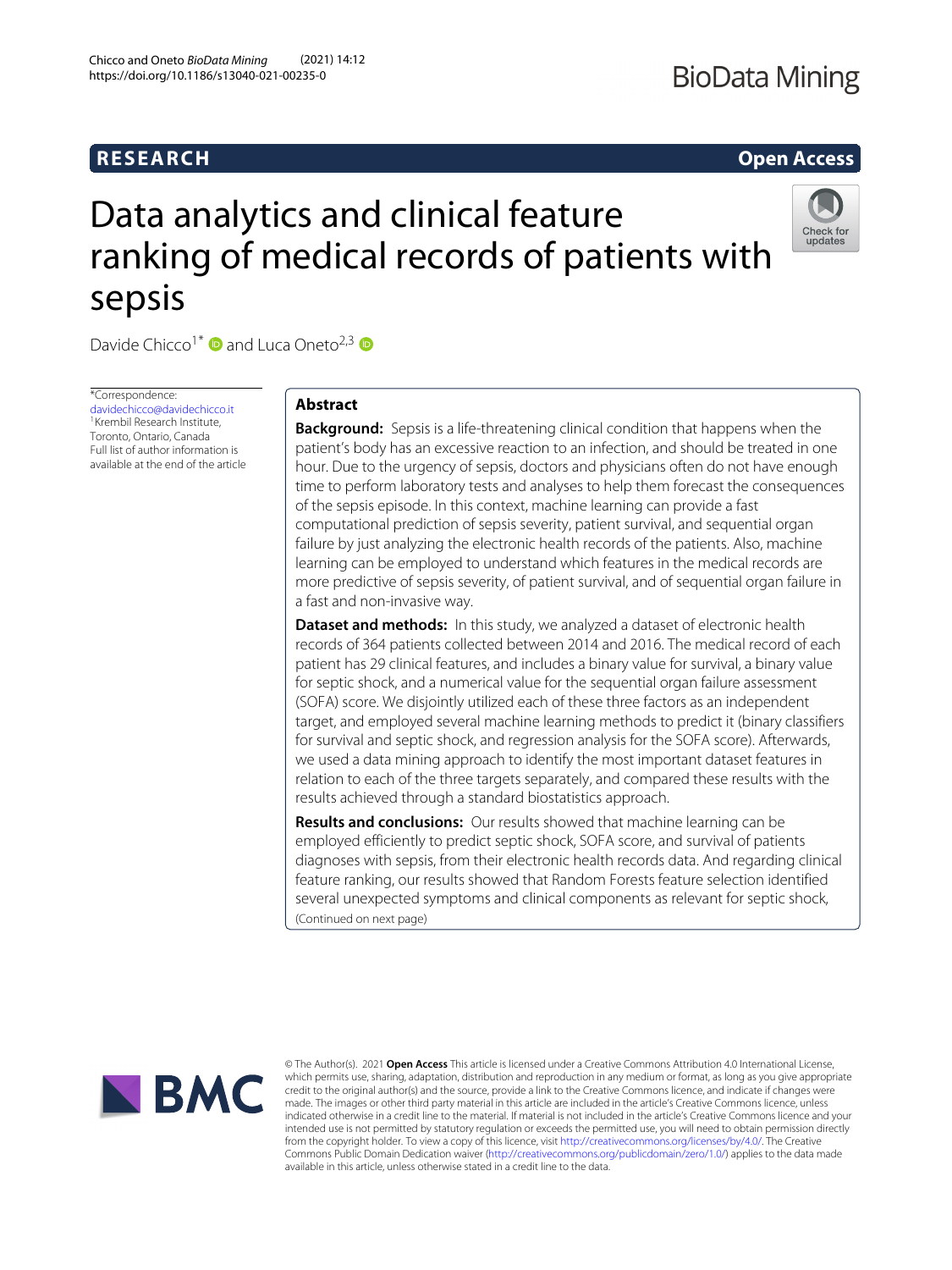(Continued from previous page)

SOFA score, and survival. These discoveries can help doctors and physicians in understanding and predicting septic shock. We made the analyzed dataset and our developed software code publicly available online.

**Keywords:** Sepsis, Septic shock, Septic severity, Survival, Sequential organ failure assessment, SOFA, Machine learning, Binary classification, Regression analysis, Feature ranking, Data science, Data analytics

# **Background**

Sepsis is a dangerous clinical condition that happens when the body over-reacts to an infection, and its mortality is strictly related to sepsis severity. The more severe is the sepsis, the more risks there are for the patient.

Predicting the severity of a sepsis episode and if a patient will survive it are urgent tasks, because of the riskiness of this condition. A severe sepsis episode is called *septic shock*. Septic shocks require the prompt use of vasopressors, and must be treated immediately to improve the survival chances of the patient [\[1\]](#page-18-0).

In addition to sepsis severity and survival prediction, another important task for doctors and physicians is to anticipate the possible sequential organ failure assessment that the patient will experience as a consequence of the sepsis episode. To diagnose the level of organ failure happening in the body, the biomedical community takes advantage of the sequential organ failure assessment (SOFA) score [\[1\]](#page-18-0), which is based upon six different rates (respiratory, cardiovascular, hepatic, coagulation, renal and neurological systems) [\[1\]](#page-18-0).

In this context, machine learning and artificial intelligence applied to electronic health records (EHRs) of patients diagnosed with sepsis can provide cheap, fast, non-invasive and effective methods that are able to predict the aforementioned targets (septic shock, survival, and SOFA score), and to detect the most predictive symptoms and risk factors from the features available in the electronic health records. Scientists, in fact, already took advantage of machine learning for survival or diagnosis prediction and for clinical feature ranking several times in the past [\[2\]](#page-18-1), for example to analyze datasets of patients having heart failure [\[3,](#page-18-2) [4\]](#page-18-3), mesothelioma [\[5\]](#page-18-4), neuroblastoma [\[6–](#page-18-5)[8\]](#page-18-6), and breast cancer [\[9\]](#page-18-7).

Several researchers employed computational intelligence algorithms to medical records of patients diagnosed with sepsis, too, especially for clinical decision-making purposes.

Gultepe and colleagues [\[10\]](#page-19-0) applied machine learning to the EHRs of 741 adults diagnosed with sepsis at the University of California Davis Health System (California, USA) to predict lactate levels and mortality risk of the patients. Tsoukalas et al. [\[11\]](#page-19-1) employed several pattern recognition algorithms to analyze medical record data of 1,492 patients diagnosed with sepsis at the same health centre. Their data-derived antibiotic administration policies improved the conditions of patients. Taylor and colleagues [\[12\]](#page-19-2) analyzed medical records of a cohort of approximately 260 thousand individuals from three hospitals in the USA. They used machine learning to predict in-hospital mortality of patients diagnosed with sepsis, and to show the superior results of machine learning over traditional univariate biostatistics techniques. Horng et al. [\[13\]](#page-19-3) applied computational intelligence techniques to medical records of 230,936 patient visits containing heterogeneous data: free text, vital signs, and demographic information. The dataset was collected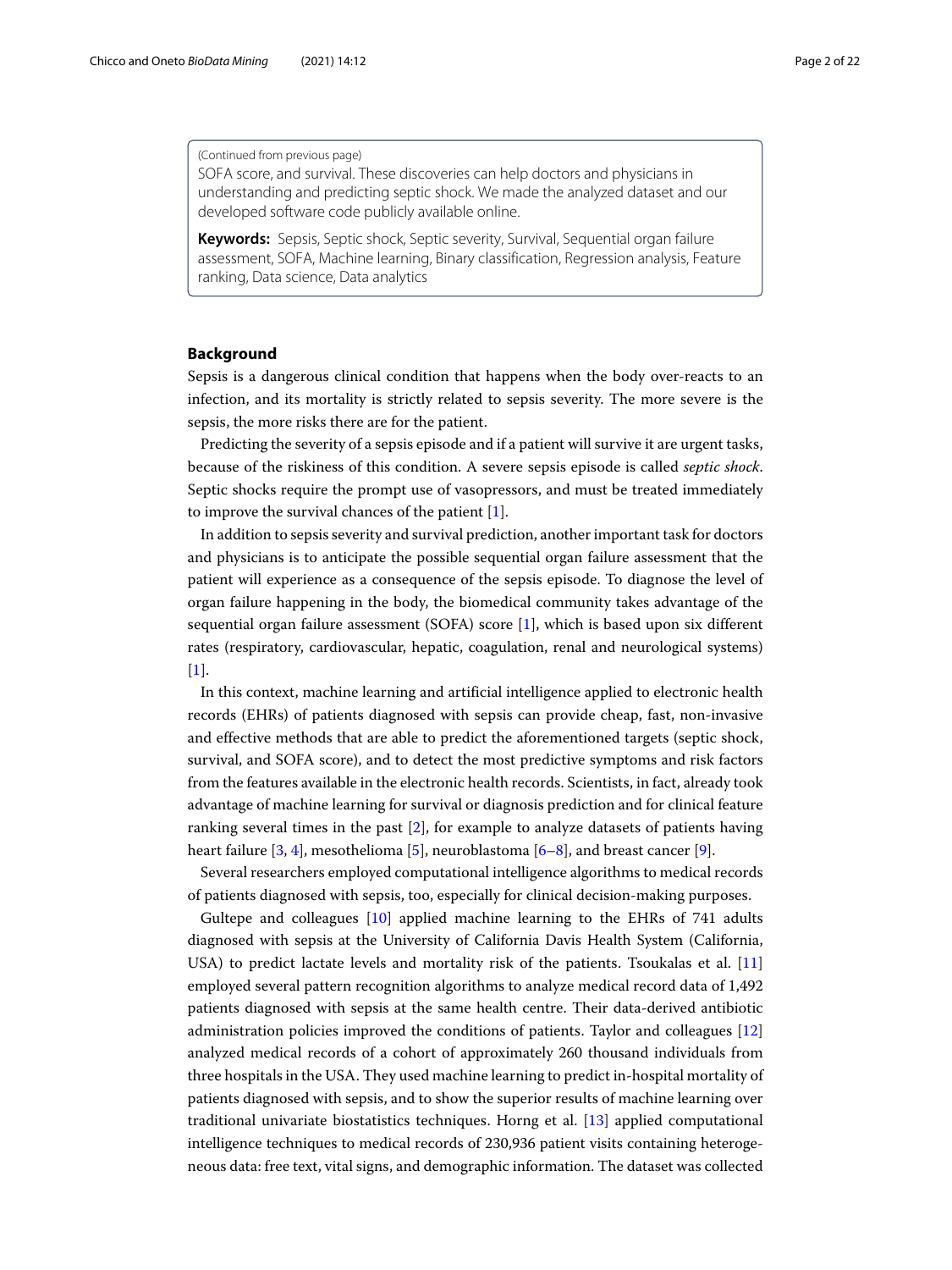at the Beth Israel Deaconess Medical Center (BIDMC) of Boston (Massachusetts, USA). Shimabukuro and colleagues [\[14\]](#page-19-4) employed machine learning techniques to clinical records of 142 patients with severe sepsis from University of California San Francisco Medical Center (California, USA) to predict the in-hospital length of stay and mortality rate. Burdick et al. [\[15\]](#page-19-5) used several computational intelligence methods on medical records of 2,296 patients related to sepsis, that were provided by Cabell Huntington Hospital (Huntington, West Virginia, USA). Their goal was to predict patients' mortality and in-hospital length of stay. Calvert and colleagues [\[16\]](#page-19-6) merged together several datasets of clinical records of sepsis-related patients to create a large cohort of approximately 500 thousand individuals. Then they used machine learning to forecast how the highrisk patients are likely to have a sepsis episode. Barton et al. [\[17\]](#page-19-7), lastly, re-analyzed two datasets previously exploited [\[13,](#page-19-3) [14\]](#page-19-4) to predict sepsis up to 48 hours in advance.

Scientists employed machine learning for the prediction of sepsis in infants in the neonatal intensive care unit (NICU), as well. In 2014, Mani and colleagues [\[18\]](#page-19-8) applied nine machine learning methods to 299 infants admitted to the neonatal intensive care unit in the Monroe Carell Junior Children's Hospital at Vanderbilt (Nashville, Tennessee, USA). Barton et al. [\[19\]](#page-19-9) took advantage of data mining classifiers to analyze the EHRs of 11,127 neonatal patients collected at the University of California San Francisco Medical Center (California, USA). More recently, Masino and his team [\[20\]](#page-19-10) applied computational intelligence classifiers to the data of infants admitted at the neonatal intensive care unit of the Children's Hospital of Philadelphia (Pennsylvania, USA).

To recap, four studies applied machine learning to minimal electronic health records to diagnose sepsis or predict survival of patients [\[10,](#page-19-0) [11,](#page-19-1) [21,](#page-19-11) [22\]](#page-19-12), while six other studies applied them to complete electronic health records for the same goals [\[12](#page-19-2)[–14,](#page-19-4) [16,](#page-19-6) [17,](#page-19-7) [19\]](#page-19-9). The study of Burdick and colleagues [\[15\]](#page-19-5) even reported an observed decreased in the mortality at the hospital where the computational intelligence methods were applied to recognize sepsis. Only two articles, additionally, include a feature ranking phase to the binary classification: Mani et al. [\[18\]](#page-19-8) identified as most predictive variables hematocrit or packed cell volume, chorioamnionitis and respiratory rate, while Masino and coauthors [\[20\]](#page-19-10) highlighted central venous line, mean arterial pressure, respiratory rate difference, systolic blood pressure.

Our present study fits in the latter category: we use several machine learning methods not only to predict survival, SOFA score, and septic shock, but also to detect the most relevant and predictive variables from the electronic health records. Moreover, we also perform a feature ranking through traditional biostatistics rates, and make a comparison between the results obtained with these two different approaches. And, differently from all the studies mentioned earlier, we do not focus only on predicting survival and diagnosing sepsis, but we also make computational predictions on the SOFA score, that means predicting how much and how many organs will fail because of the septic episode.

Regarding scientific challenges and competitions, in 2019 PhysioNet [\[23,](#page-19-13) [24\]](#page-19-14), an online platform for physiologic data sharing, launched an online scientific challenge for the prediction of early sepsis in medical records [\[25\]](#page-19-15).

On the business side, the San Francisco bay area startup company Dascena Inc. recently released *InSight*, a machine learning tool able to computational predict sepsis in EHR data [\[26\]](#page-19-16). Desautels et al. [\[21\]](#page-19-11) applied *InSight* to predict sepsis in the medical records of the Multiparameter Intelligent Monitoring in Intensive Care (MIMIC)-III dataset [\[27\]](#page-19-17).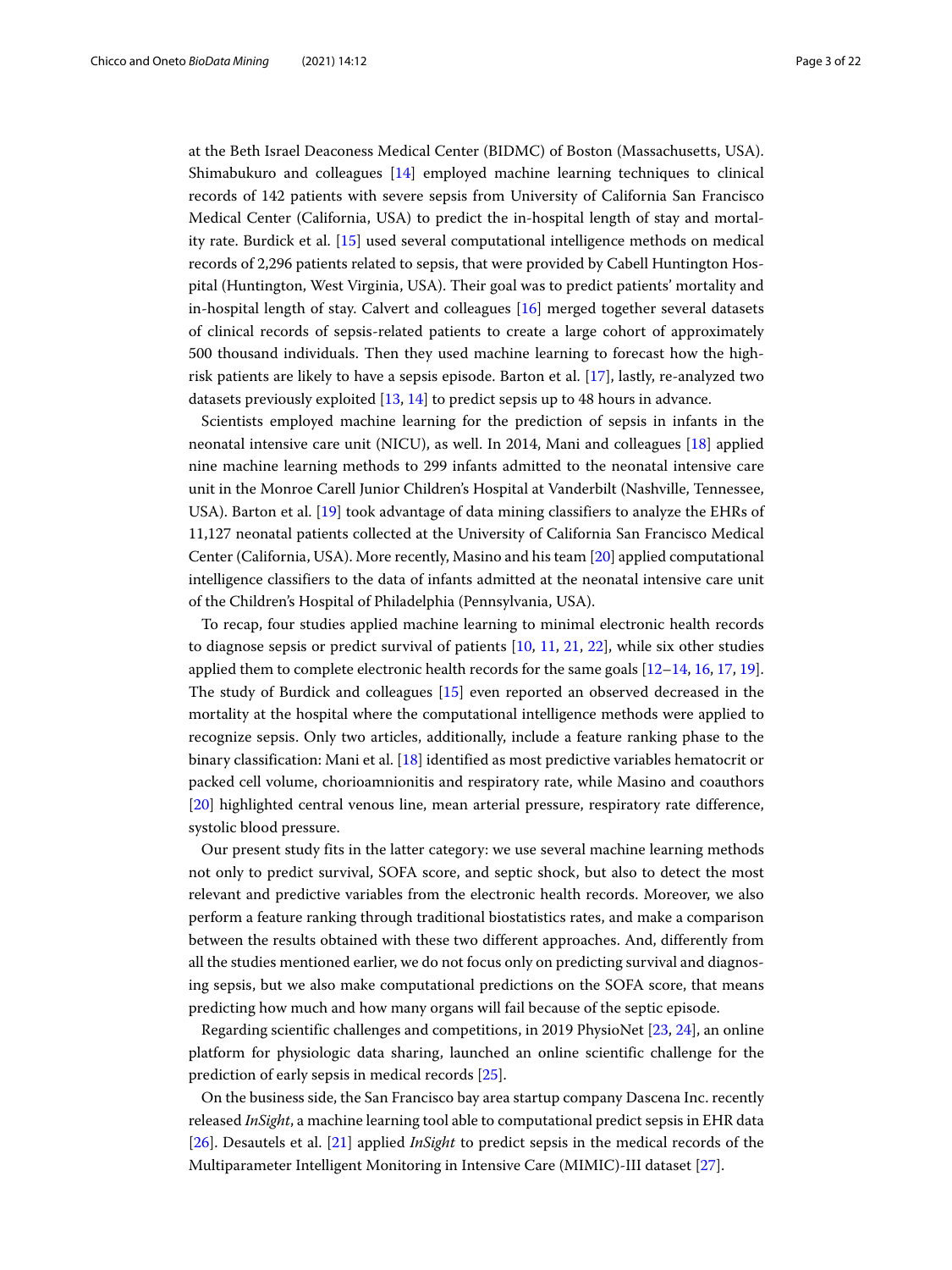In the present study, we analyzed a dataset of electronic health records of patients having cardiovascular heart diseases [\[28\]](#page-19-18): each patient profile has 29 clinical features, including a binary value for survival, a binary value for septic shock, and a numerical value for the sequential organ failure assessment (SOFA) score. We separately used each of these three features as an independent target, and employed several machine learning classifiers to predict it with high accuracy and precision. Afterwards, we employed machine learning to detect the most important features of the dataset for the three target separately, and compared its results with the results obtained through traditional biostatistics univariate techniques.

# <span id="page-3-0"></span>**Dataset**

The original dataset contains electronic health records (EHRs) of 29 features for 364 patients, and was first analyzed by Yunus and colleagues to investigate the role of procalcitonin in sepsis [\[29\]](#page-19-19). These 364 patients with sepsis diagnosis entered the general medical ward and intensive care unit between September 2014 and December 2016 at the Methodist Medical Center and Proctor Hospital (today called UnityPoint Health – Methodist | Proctor) in Peoria, Illinois, USA [\[29\]](#page-19-19). The group of patients include 189 men and 175 women, aged 20–86 years old [\[29,](#page-19-19) [30\]](#page-19-20).

Each patient stayed at the hospital for a period between 1 and 48 days, and her/his dataset profile represent the co rresponding clinical record at the moment of discharge or death. Since the maximum observation window was 48 days, we consider our binary predictions in reference to the same time frame.

The dataset collectors defined septic shock "as a condition that requires the use of vasopressors in order to maintain a mean arterial pressure (MAP) of 65 mm Hg or above, and a persistent lactate greater than 2 mmol/L in spite of adequate fluid resuscitation" [\[29,](#page-19-19) [30\]](#page-19-20).

We report the quantitative characteristics of the dataset (amount of individuals and percentage of individuals for each binary feature condition; median and mean for each numeric or category feature) in Table [1,](#page-4-0) and the interpretation details (meaning, measurement unit, and value range in the dataset) in Table [2.](#page-5-0) More information about the analyzed dataset can be found in the original dataset curators publication [\[29,](#page-19-19) [30\]](#page-19-20).

We derived the survival feature from the outcome feature of the original dataset [\(Supplementary information\)](#page-17-0) [\[31\]](#page-19-21). The extent of the infection feature can have 3 values that represent bacteremia, focal infection, or both. The urine output 24 hours feature can have 3 values that represent  $> 500$  mL,  $[200, 500]$  mL, or  $< 200$  mL.

Regarding the dataset imbalance, considering septic shock as the target, there are 297 individuals without septic shock (having value 0 for the vasopressors feature), corresponding to 81.59% of the total size, and 67 individuals with septic shock (having value 1 for the vasopressors feature), corresponding to 18.41% of the total size.

When we consider the survival as target, instead we observe 48 deceased patients (class 0, corresponding to 13.19% of all the individuals), and observe 316 survived patients (class 1, corresponding to 86.81% of all the individuals).

The dataset with septic shock as target results therefore negatively imbalanced, and the dataset with survival as target results positively imbalanced.

# <span id="page-3-1"></span>**Methods**

We implemented our computational pipeline in the open-license, free R programming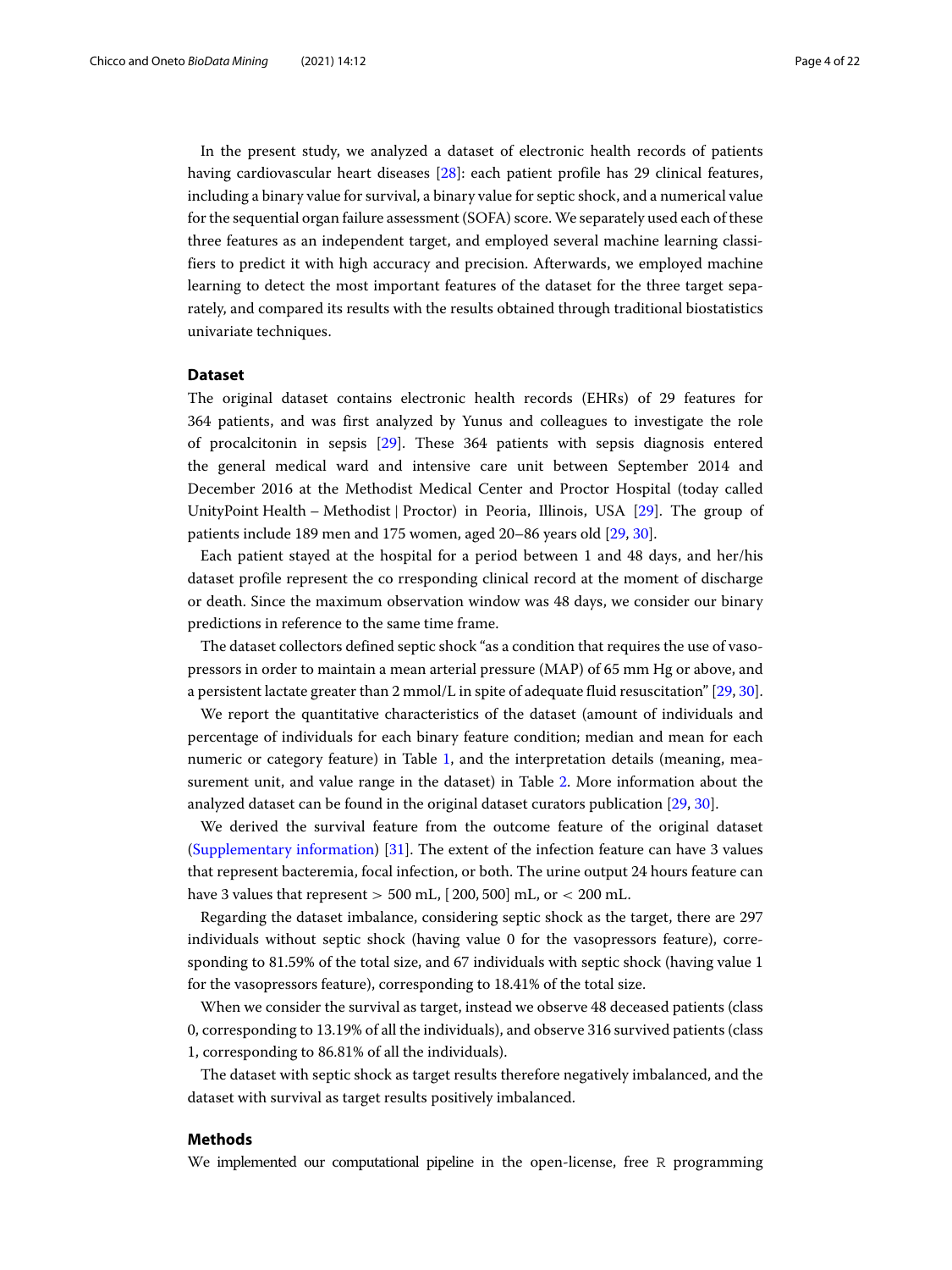| binary feature                                              | #   | $\%$  | numeric feature              | median         | mean   |
|-------------------------------------------------------------|-----|-------|------------------------------|----------------|--------|
| atrial fibrillation (1: yes)                                | 49  | 13.46 | age                          | 63             | 61.32  |
| atrial fibrillation (2: no)                                 | 315 | 86.54 | anatomical site of infection | $\overline{2}$ | 2.84   |
| cancer (1: yes)                                             | 71  | 19.51 | bilirubin                    | 0.6            | 0.87   |
| cancer (2: no)                                              | 293 | 80.49 | creatinine                   | 1.37           | 1.96   |
| chronic kidney disease (CKD) with dialysis<br>(1: yes)      | 16  | 4.40  | extent of infection          | $\overline{2}$ | 1.80   |
| chronic kidney disease (CKD) with dialysis<br>(2:no)        | 348 | 95.60 | Glasgow coma scale           | 15             | 13.45  |
| chronic kidney disease (CKD) without<br>dialysis (1: yes)   | 51  | 14.01 | initial procalcitonin (PCT)  | 1.65           | 13.88  |
| chronic kidney disease (CKD) without<br>dialysis (2: no)    | 313 | 85.99 | mean arterial pressure       | 79             | 79.68  |
| chronic obstructive pulmonary disease<br>$(COPD)$ $(1:yes)$ | 109 | 29.95 | microorganism                | $\overline{2}$ | 2.32   |
| chronic obstructive pulmonary disease<br>$(COPD)$ $(2:no)$  | 255 | 70.05 | platelets                    | 216            | 231.16 |
| congestive heart failure (CHF) (1: yes)                     | 72  | 19.78 | respiration (PaO2)           | 79             | 93.86  |
| congestive heart failure (CHF) (2: no)                      | 292 | 80.22 | respiration (FiO2)           | 32             | 45.79  |
| coronary artery disease (CAD) (1: yes)                      | 81  | 22.25 | urine output 24 hours        | 1              | 1.14   |
| coronary artery disease (CAD) (2: no)                       | 283 | 77.75 | [target] SOFA score          | $\overline{4}$ | 5.06   |
| diabetes mellitus (DM) (1: yes)                             | 135 | 37.09 |                              |                |        |
| diabetes mellitus (DM) (2: no)                              | 229 | 62.91 |                              |                |        |
| hypertension (HTN) (1: yes)                                 | 152 | 41.76 |                              |                |        |
| hypertension (HTN) (2: no)                                  | 212 | 58.24 |                              |                |        |
| mechanical vent (1: yes)                                    | 97  | 26.65 |                              |                |        |
| mechanical vent (2: no)                                     | 267 | 73.35 |                              |                |        |
| pulmonary embolism (PE) (1: yes)                            | 6   | 1.65  |                              |                |        |
| pulmonary embolism (PE) (2: no)                             | 358 | 98.35 |                              |                |        |
| sex (1: male)                                               | 175 | 48.08 |                              |                |        |
| sex (2: female)                                             | 189 | 51.92 |                              |                |        |
| [target] survival (0: no)                                   | 48  | 13.19 |                              |                |        |
| [target] survival (1: yes)                                  | 316 | 86.81 |                              |                |        |
| [target] vasopressors (0: no)                               | 67  | 18.41 |                              |                |        |
| [target] vasopressors (1: yes)                              | 297 | 81.59 |                              |                |        |

<span id="page-4-0"></span>**Table 1** Statistical quantitative description of the features. Binary and category features on the left, and numeric features on the right

language, using common machine learning packages (randomForest, caret, e1071, keras, ROSE, DMwR, mltools, DescTools). We also released all our code scripts publicly online ("Availability of data and materials").

As described in [subsection S7.2,](#page-17-0) we can recap the computation pipeline of the analsys with the following steps:

- 1 construction of the dataset (["Dataset"](#page-3-0) section);
- 2 definition of the three tasks:
	- a the binary classification problem of predicting septic shock (vasopressors);
	- b the regression problem of predicting SOFA score;
	- c the binary classification problem of predicting survival;

based on a subset of the available variables selected as input variables (Table [2\)](#page-5-0);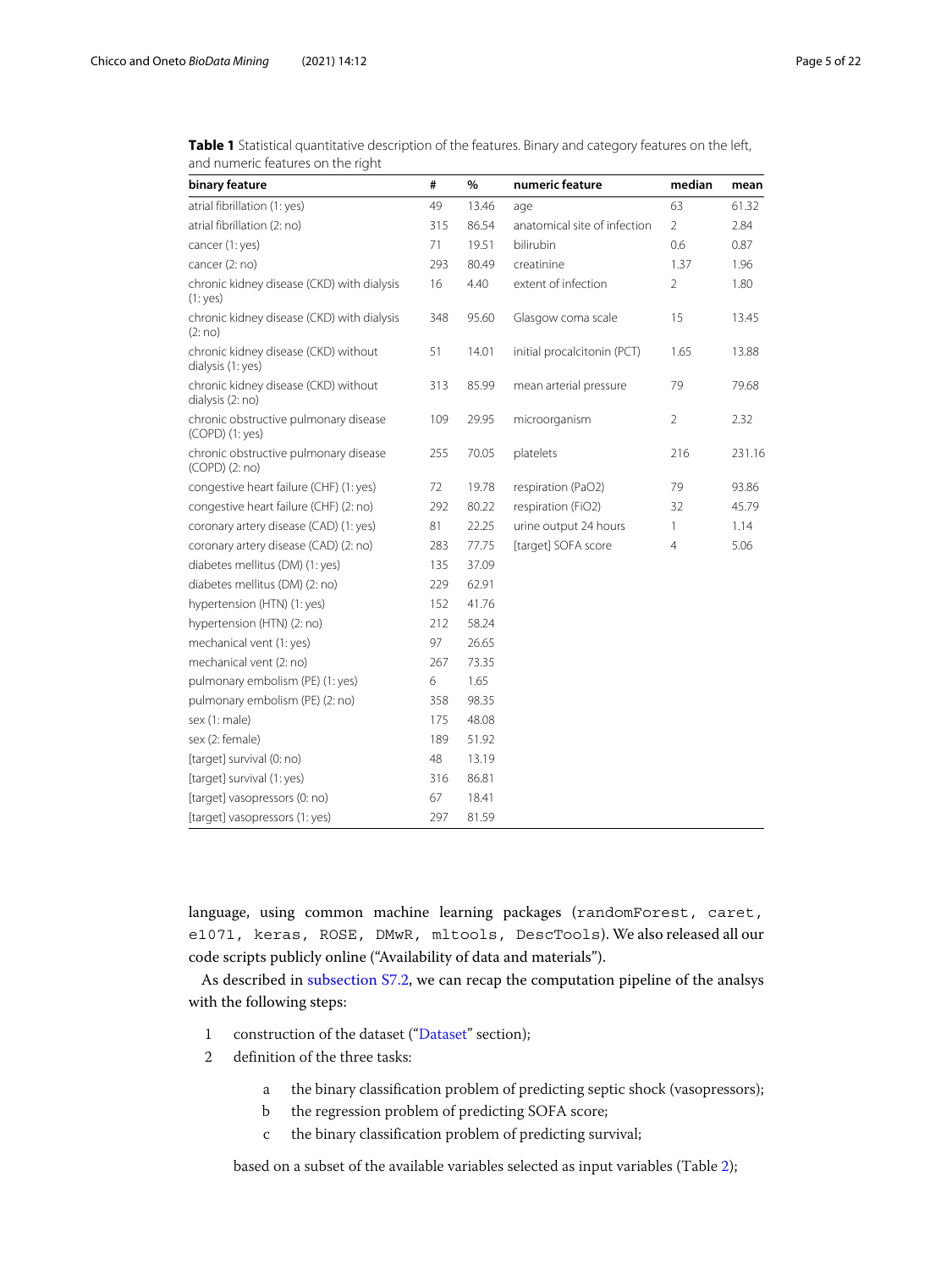| feature: explanation                                               | measurement unit       | range            |
|--------------------------------------------------------------------|------------------------|------------------|
| age: age of the patient                                            | years                  | [20, , 86]       |
| anatomical site of infection: body location                        | category               | [1, 2, 3, , 16]  |
| atrial fibrillation: presence                                      | boolean                | [1, 2]           |
| bilirubin: level in blood                                          | mg/dL                  | [0.10, , 22.50]  |
| cancer: presence                                                   | boolean                | [1, 2]           |
| chronic kidney disease (CKD) with dialysis: presence               | boolean                | [1, 2]           |
| chronic kidney disease (CKD) without dialysis: presence            | boolean                | [1, 2]           |
| chronic obstructive pulmonary disease (COPD): presence             | boolean                | [1, 2]           |
| congestive heart failure (CHF): presence                           | boolean                | [1, 2]           |
| coronary artery disease (CAD): presence                            | boolean                | [1, 2]           |
| creatinine: level in blood                                         | mg/dL                  | [0.15, , 15.10]  |
| diabetes mellitus: presence                                        | boolean                | [1, 2]           |
| extent of infection: type of infection                             | category               | [1, 2, 3]        |
| Glasgow coma scale: neurological scale to measure coma             | category               | [2, 3, , 15]     |
| hypertension (HTN): presence                                       | boolean                | [1, 2]           |
| initial procalcitonin (PCT): level in blood                        | ng/mL                  | [0.05, , 252.50] |
| mean arterial pressure: blood pressure during single cardiac cycle | mm Hg                  | [9, 44, , 138]   |
| mechanical vent: if the patient needs mechanical ventilation       | boolean                | [1, 2]           |
| microorganism: kind of bacterial infection                         | category               | [1, 2, , 6]      |
| platelets: level in blood                                          | kilo/microL            | [3.0, , 726.0]   |
| pulmonary embolism: presence                                       | boolean                | [1, 2]           |
| respiration (PaO2): partial pressure of oxygen                     | mm Hg                  | [2, 21, , 595]   |
| respiration (FiO2): fraction of inspired oxygen                    | mm Hg                  | [21, 25, , 262]  |
| sex: woman or man                                                  | boolean                | [1, 2]           |
| urine output 24 hours: patient's urine in the day                  | category (mL/24 hours) | [1, 2, 3]        |
| [target] SOFA score: sequential organ failure assessment score     | category               | [0, 1, 2, , 23]  |
| [target] survival: survival or death                               | boolean                | [0, 1]           |
| [target] vasopressors septic shock: presence                       | boolean                | [0, 1]           |

<span id="page-5-0"></span>

| Table 2 Dataset feature description. Meanings, measurement units, and intervals of each feature of |  |
|----------------------------------------------------------------------------------------------------|--|
| the dataset                                                                                        |  |

- 3 for each of these three tasks (septic shock, survival, and SOFA score) and for each of the algorithms (DT, RF, SVM (linear), SVM (kernel), and NN, (DT, RF, SVM (linear), SVM (kernel), NB, k-NN, LR, and DL, noting that NB and LR can be used just for classification problems) we built a model using the MS strategy (["Methods"](#page-3-1) section) where we set the number of fold  $k = 10$ . During the MS we searched the hyper-parameters using the following ranges
	- a  $DT: \mathcal{H} = \{d\} \in \{2, 4, 6, 8, 10, 12, 14\};$
	- b RF: we set  $n_t = 1000$  since increasing it does not increases the accuracy;
	- c *SVM* (linear):  $\mathcal{H} = \{C\} \in \mathcal{R}$ ;
	- d NB: we use kernel density estimate no Laplace correction and no adjustment (R library caret nb algorithm);
	- e  $k$ -NN:  $\mathcal{H} = \{k\} \in \{1, 3, 5, 11\};$
	- f LR:  $\mathcal{H} = {\lambda} \in \mathcal{R}$ ;
	- g DL:  $H = \{l_1, l_2, l_3, wd\}$  ∈

 $\{2, 4, 8, 16, 32\} \times \{2, 4, 8, 16, 32\} \times \{2, 4, 8, 16, 32\} \times \{.001, .01, .1, 1\}$ ;

h  $SVM$  (kernel):  $\mathcal{H} = \{C, \gamma\} \in \mathcal{R} \times \mathcal{R}$ ;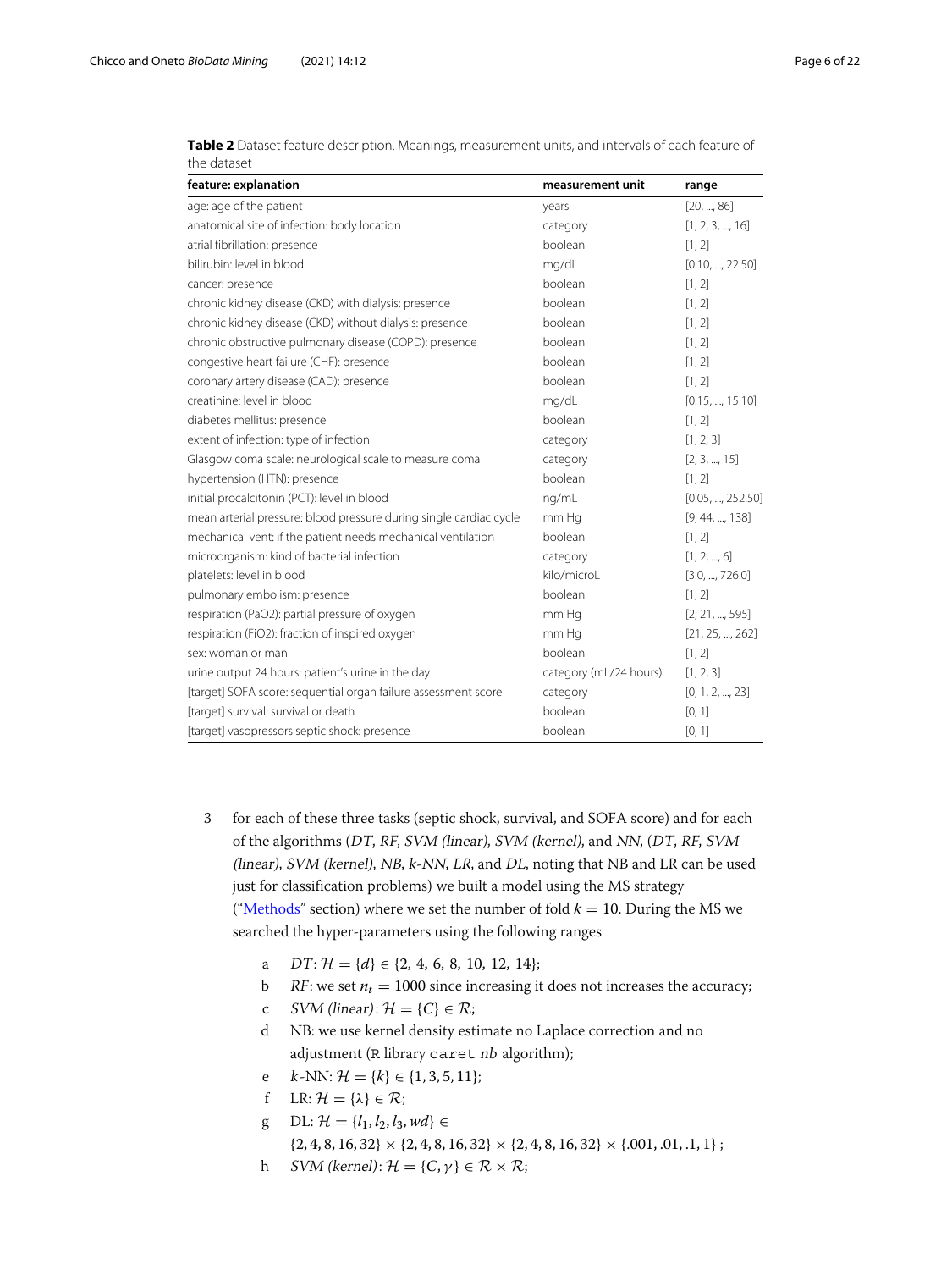i  $NN: \mathcal{H} = \{n_h, p_d, p_b, r_l, \rho, r_d\} \in$  $\{5, 10, 20, 40, 80, 160\} \times \{0, 0.001, 0.01, 0.1\} \times \{0.1, 1\} \times$  $\{0.001, 0.01, 0.1, 1\} \times \{0.9, 0.09\} \times \{0.001, 0.01, 0.1, 1\}$  and as activation function we used the rectified linear unit (ReLU) [\[32\]](#page-19-22);

where  $R = \{0.0001, 0.0005, 0.001, 0.005, 0.01, 0.05, 0.1, 0.5, 1, 5, 10, 50\}$ ;

- 4 for each of the constructed models we reported the results using the EE strategy and previously introduced the metrics (["Methods"](#page-3-1) section) together with the standard deviation where we set  $n_r = 100$ ;
- 5 for each of the tasks we reported the ranking of the features selected by the two feature ranking procedures (MDI and MDA, ["Methods"](#page-3-1) section) together with the mode of the ranking position where we set  $p_{FR} = 0.7$  and  $n_{FR} = 100$ , and aggregated through Borda's method [\[33\]](#page-19-23).

We report and discuss the results in the next sections.

# **Results**

In this section we show the results of applying the classification and regression methods (["Methods"](#page-3-1) section) on the described dataset (["Dataset"](#page-3-0) section).

# **Target predictions**

In this section, we describe the results obtained for the binary prediction of septic shock, for the SOFA score regression estimation, and for the binary prediction of survival in the ICU. For the two binary classifications (septic shock prediction and survival prediction), we used  $\tau = 0.5$  as cut-off threshold for the confusion matrices. We chose this value because it corresponds to the value 0 for the Matthews correlation coefficient (MCC) [\[34\]](#page-19-24), which means the predicted value is not better than random prediction.

We focused on and ordered our results by the scores of the MCC, because this rate provides a high score only if the classifier was able to correctly predict the majority of positive data instances and the majority of the negative data instances, despite of the dataset imbalance [\[35,](#page-19-25) [36\]](#page-19-26).

In the interest of providing fuller information, we also reported the values of ROC AUCs [\[37\]](#page-19-27) and PR AUCs [\[38\]](#page-19-28), which are computed considering all the possible confusion matrix thresholds.

# <span id="page-6-0"></span>*Septic shock prediction*

We report the performance of the learned models for the septic shock (vasopressors) prediction with the different methods evaluated with the different metrics in Table [3,](#page-7-0) ranked by the MCC.

Our methods were able to obtain high prediction results and showed the ability of machine learning to predict septic shock (positive data instances), but showed low ability to identify patients without septic shock (negative data instances). In particular, Random Forests and the Multi-Layer Perceptron Neural Network outperformed the other methods (Table [3\)](#page-7-0), by achieving average MCC equal to +0.32 and +0.31, respectively. All the classifiers obtained high scores for the true positive rate, accuracy, and  $F_1$  score, but achieved low scores on the true negative rates (Table [3\)](#page-7-0). Decision Tree, kernel SVM, Logistic Regression, Deep Learning, and Naive Bayes were the only methods which predicted correctly most of the negative instances, by achieving average specificity equal to 0.50.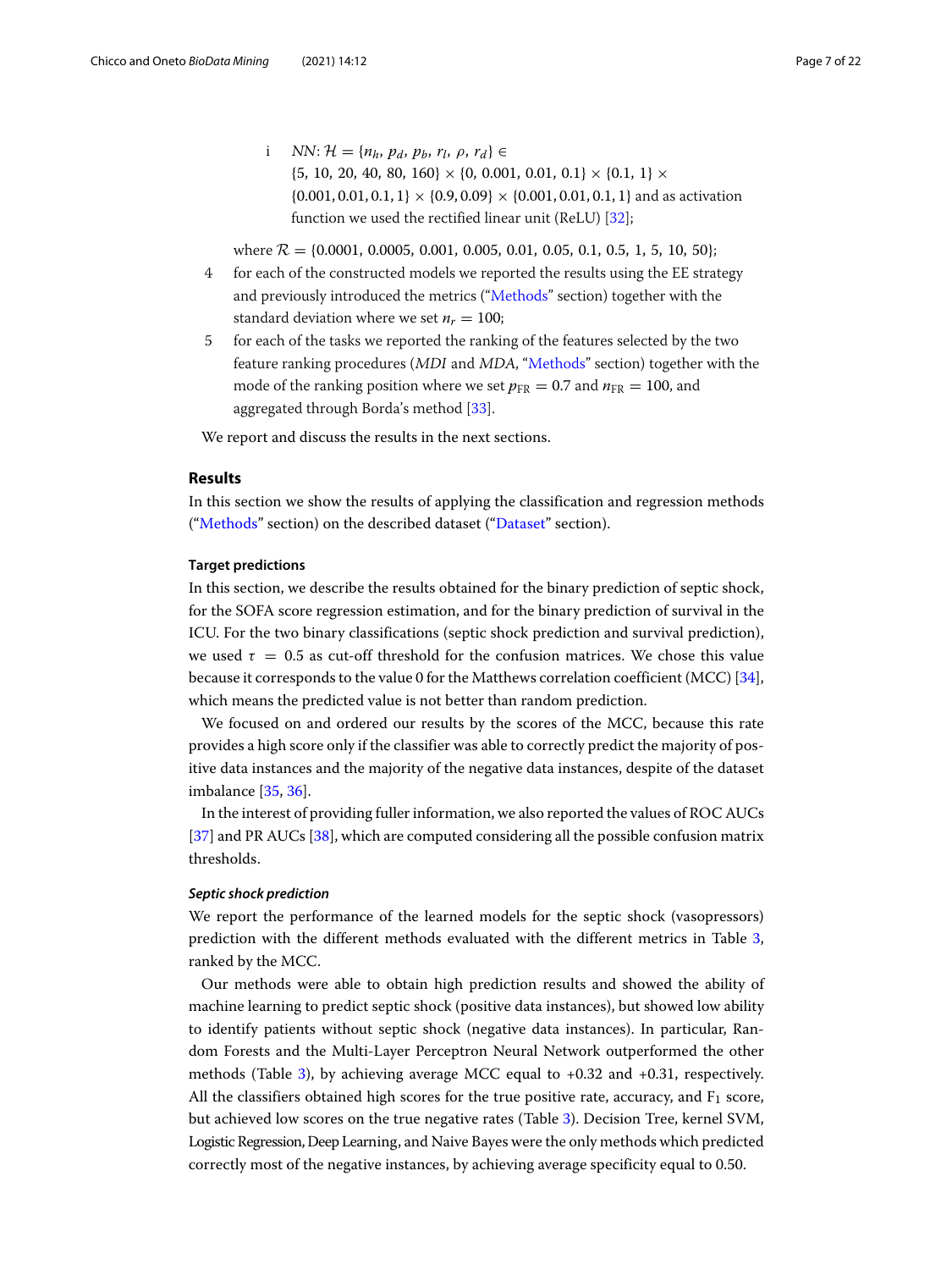<span id="page-7-0"></span>

| method       | <b>MCC</b>      | $F_1$ score     | accuracy        | TP rate         | TN rate         |
|--------------|-----------------|-----------------|-----------------|-----------------|-----------------|
| <b>RF</b>    | $0.32 \pm 0.14$ | $0.88 \pm 0.03$ | $0.80 \pm 0.04$ | $0.88 \pm 0.04$ | $0.43 \pm 0.15$ |
| <b>MLP</b>   | $0.31 \pm 0.13$ | $0.87 \pm 0.03$ | $0.79 \pm 0.04$ | $0.87 + 0.04$   | $0.47 \pm 0.15$ |
| LR.          | $0.31 \pm 0.13$ | $0.84 \pm 0.04$ | $0.76 \pm 0.05$ | $0.79 \pm 0.06$ | $0.62 \pm 0.15$ |
| DL           | $0.30 \pm 0.11$ | $0.83 \pm 0.05$ | $0.73 \pm 0.04$ | $0.78 \pm 0.05$ | $0.61 \pm 0.16$ |
| <b>NB</b>    | $0.27 \pm 0.08$ | $0.79 \pm 0.09$ | $0.70 \pm 0.09$ | $0.72 \pm 0.15$ | $0.59 \pm 0.18$ |
| SVM (linear) | $0.26 \pm 0.13$ | $0.82 \pm 0.06$ | $0.75 \pm 0.06$ | $0.82 \pm 0.09$ | $0.49 \pm 0.18$ |
| $k-NN$       | $0.23 \pm 0.14$ | $0.81 \pm 0.06$ | $0.71 \pm 0.07$ | $0.76 \pm 0.10$ | $0.50 \pm 0.20$ |
| SVM (kernel) | $0.22 \pm 0.13$ | $0.79 \pm 0.06$ | $0.70 \pm 0.06$ | $0.75 \pm 0.09$ | $0.50 \pm 0.18$ |
| DT           | $0.18 \pm 0.13$ | $0.78 \pm 0.06$ | $0.67 \pm 0.07$ | $0.72 \pm 0.10$ | $0.50 \pm 0.19$ |
| method       | <b>PR AUC</b>   | <b>ROC AUC</b>  | <b>PPV</b>      | <b>NPV</b>      |                 |
| <b>RF</b>    | $0.18 \pm 0.07$ | $0.28 \pm 0.29$ | $0.47 \pm 0.16$ | $0.87 \pm 0.05$ |                 |
| <b>MLP</b>   | $0.16 \pm 0.05$ | $0.28 \pm 0.28$ | $0.46 \pm 0.16$ | $0.87 \pm 0.05$ |                 |
| LR           | $0.11 \pm 0.04$ | $0.26 \pm 0.31$ | $0.41 \pm 0.12$ | $0.90 \pm 0.04$ |                 |
| DL           | $0.11 \pm 0.04$ | $0.26 \pm 0.31$ | $0.39 \pm 0.12$ | $0.88 \pm 0.04$ |                 |
| <b>NB</b>    | $0.11 \pm 0.06$ | $0.26 \pm 0.29$ | $0.34 \pm 0.09$ | $0.89 \pm 0.04$ |                 |
| SVM (linear) | $0.15 \pm 0.05$ | $0.26 \pm 0.24$ | $0.37 \pm 0.13$ | $0.86 \pm 0.06$ |                 |
| $k$ -NN      | $0.13 \pm 0.06$ | $0.25 \pm 0.30$ | $0.33 \pm 0.12$ | $0.87 \pm 0.06$ |                 |
| SVM (kernel) | $0.13 \pm 0.05$ | $0.24 \pm 0.20$ | $0.32 \pm 0.11$ | $0.86 \pm 0.06$ |                 |
| DT           | $0.12 \pm 0.05$ | $0.23 \pm 0.29$ | $0.29 \pm 0.10$ | $0.86 \pm 0.06$ |                 |

|  | Table 3 Septic shock (vasopressors) prediction |  |
|--|------------------------------------------------|--|
|--|------------------------------------------------|--|

Performance of the learned models with the different methods evaluated with the different metrics, expressed in the format "average value ± standard deviation", obtained on 100 executions. DT: decision tree. MLP: multi-layer perceptron neural network. RF: random forest. k-NN: k-nearest neighbors. DL: deep neural network with 3 hidden layers and weight decay. LR: logistic regression. NB: Naïve Bayes. SVM (kernel): support vector machine with kernel. SVM (linear): linear support vector machine. MCC: Matthews correlation coefficient. TP rate: true positive rate (sensitivity, recall). TN rate: true negative rate (specificity). PR: precision-recall curve. ROC: receiver operating characteristic. AUC: area under the curve. MCC: worst value –1.00 and best value +1.00. PPV: positive predictive value (precision). NPV: negative predictive value. F1 score, accuracy, TP rate, TN rate, PR AUC, ROC AUC, PPV, NPV: worst value 0.00 and best value 1.00. Imbalance of this dataset: yes septic shock class: 1's positives, #elements = 67 (18.41%), and no septic shock class: 0's negatives, #elements = 297 (81.59%)

Regarding ROC AUC, it is interesting to notice that standard deviations for all the methods is high (standard deviation from 0.20 to 0.31. Table [3\)](#page-7-0).

To check the predictive efficiency of the algorithms in making positive calls, we reported the positive predictive value (PPV, or *precision*). From a clinical perspective, the PPV represents the likelihood that patients with a positive screening test truly have the septic shock [\[39\]](#page-19-29). The PPV results show that Random Forests achieved the top performance among the methods tried, but was unable to correctly make the majority of the positive calls (PPV=0.47 in Table [3\)](#page-7-0). This result means that, for each patient predicted to have septic shock, we cannot be sure that she/he will actually have a septic shock: there is an average top probability of 47% that she/he might have it, which leaves large room for uncertainty.

From a clinical perspective, the negative predictive value (NPV) represents the probability that a patient who got a negative screening test will truly not suffer from a septic shock [\[39\]](#page-19-29). Regarding this ratio of correct negative predictions, all the methods achieved good results, with Logistic Regression outperforming the other ones (NPV=0.90 in Table [3\)](#page-7-0). This result means that, for each patient predicted not to have septic shock, we can be at 90% confident that he/she will not have septic shock, which leaves small room for uncertainty.

# <span id="page-7-1"></span>*SOFA score prediction*

We report the performance of the learned models for the SOFA score prediction with the different methods evaluated with the different metrics in Table [4,](#page-8-0) ordered by the coef-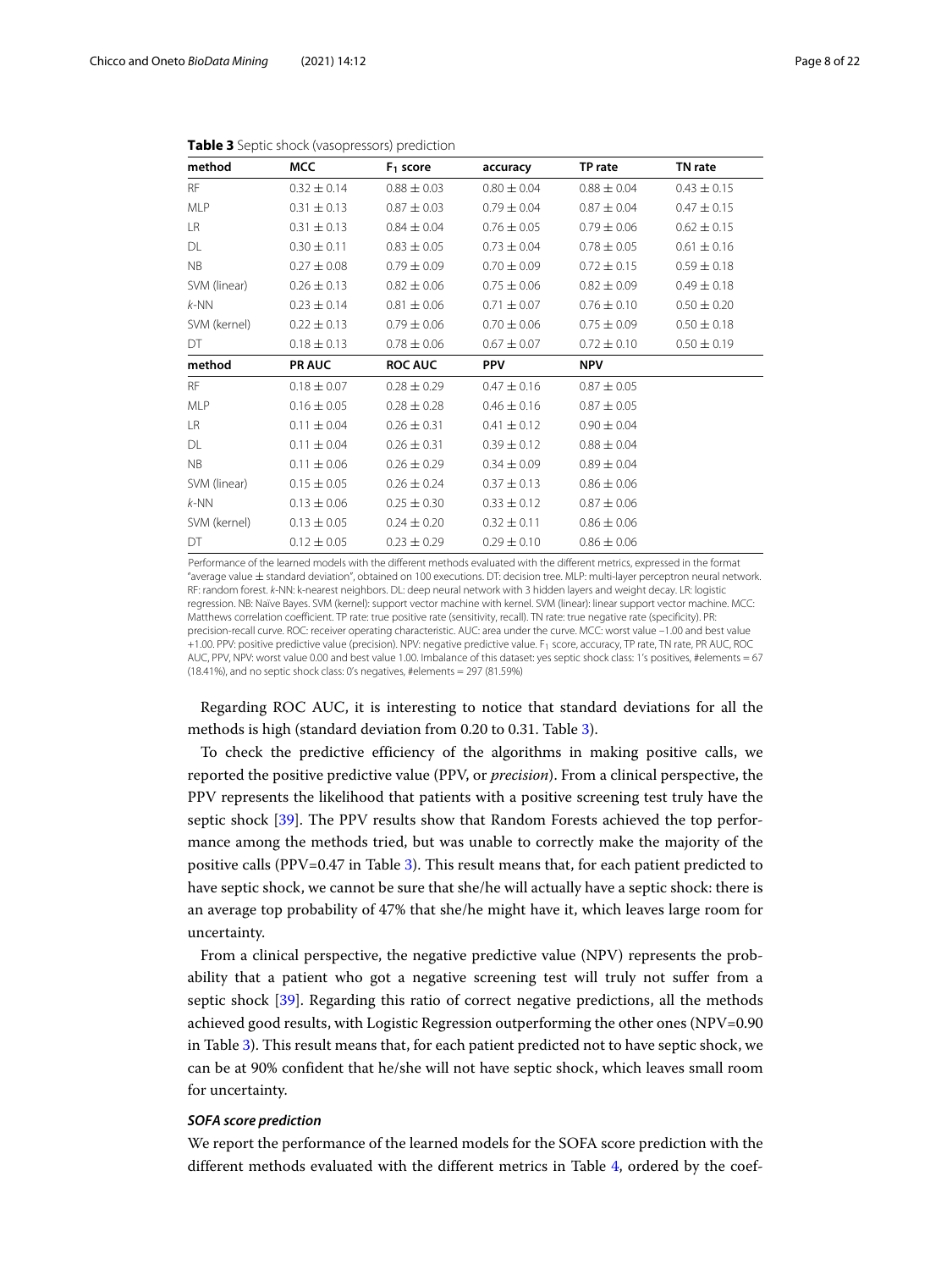<span id="page-8-0"></span>

| method       | $R^2$           | <b>RMSE</b>     | <b>MAE</b>      | <b>MSE</b>      | <b>SMAPE</b>    |
|--------------|-----------------|-----------------|-----------------|-----------------|-----------------|
| DL           | $0.73 \pm 0.05$ | $1.85 \pm 0.26$ | $1.31 \pm 0.12$ | $3.33 + 0.99$   | $0.34 \pm 0.04$ |
| SVM (linear) | $0.78 \pm 0.06$ | $1.81 \pm 0.18$ | $1.34 \pm 0.13$ | $3.27 + 0.60$   | $0.34 \pm 0.05$ |
| MI P         | $0.76 \pm 0.06$ | $1.82 \pm 0.13$ | $1.36 \pm 0.11$ | $3.29 \pm 0.71$ | $0.34 \pm 0.04$ |
| SVM (kernel) | $0.74 \pm 0.06$ | $1.82 + 0.25$   | $1.35 \pm 0.13$ | $3.37 \pm 1.06$ | $0.33 \pm 0.03$ |
| <b>RF</b>    | $0.72 \pm 0.04$ | $1.83 + 0.26$   | $1.32 \pm 0.15$ | $3.41 \pm 1.01$ | $0.35 \pm 0.03$ |
| DT           | $0.48 \pm 0.11$ | $2.46 \pm 0.28$ | $1.80 + 0.18$   | $6.11 \pm 1.38$ | $0.49 \pm 0.07$ |
| $k-NN$       | $0.41 \pm 0.10$ | $2.65 \pm 0.35$ | $1.95 + 0.22$   | $7.12 \pm 1.85$ | $0.53 \pm 0.06$ |

| Table 4 SOFA score prediction |  |  |
|-------------------------------|--|--|
|-------------------------------|--|--|

Performance of the learned models with the different methods evaluated with the different metrics, expressed in the format "average value ± standard deviation", obtained on 100 executions. DT: decision tree. k-NN: k-nearest neighbors. DL: deep neural network with 3 hidden layers and weight decay. MLP: multi-layer perceptron neural network. RF: random forest. SVM (kernel): support vector machine with kernel. SVM (linear): linear support vector machine. RMSE: root mean square error. MAE: mean absolute error. MSE: mean square error. SMAPE: symmetric mean absolute percentage error.  $R^2$ : coefficient of determination. RMSE, MAE, MSE, SMAPE: best value 0.00 and worst value +∞. R<sup>2</sup>: best value 1.00 and worst value  $-\infty$ 

ficient of determination  $\mathbb{R}^2$ , and the SOFA score scatterplot of the actual and predicted value of the  $n_e$  test sets in Fig. [1.](#page-8-1) We used  $\mathbb{R}^2$  for the method sorting because this rate incorporates the SOFA score distribution.

Our results show that machine learning can predict SOFA score with low error rates (Table [4\)](#page-8-0). Differently from the septic shock prediction, here the Deep Learning model resulted as the top classifier by outperforming the other methods in the  $\mathbb{R}^2$  and MAE. The linear SVM, the Multi-Layer Perceptron, the kernel SVM, and Random Forests obtained similar results, and resulted in being close to the top method for this task. It is interesting to notice that linear SVM resulted in being the top method when its predictions were measured through RMSE and MSE, but not in the other cases.

# <span id="page-8-2"></span>*Survival prediction*

We report the performance of the learned models for the survival prediction with the different methods evaluated with the different metrics in Table [5,](#page-9-0) ranked by the MCC.

Our results show that it is possible to use machine learning to predict the survival of sepsis patients, with high accuracy (Table [5\)](#page-9-0). In this case, the MLP neural network outperformed the other classifiers by obtaining higher scores for MCC,  $F_1$  score, and true

<span id="page-8-1"></span>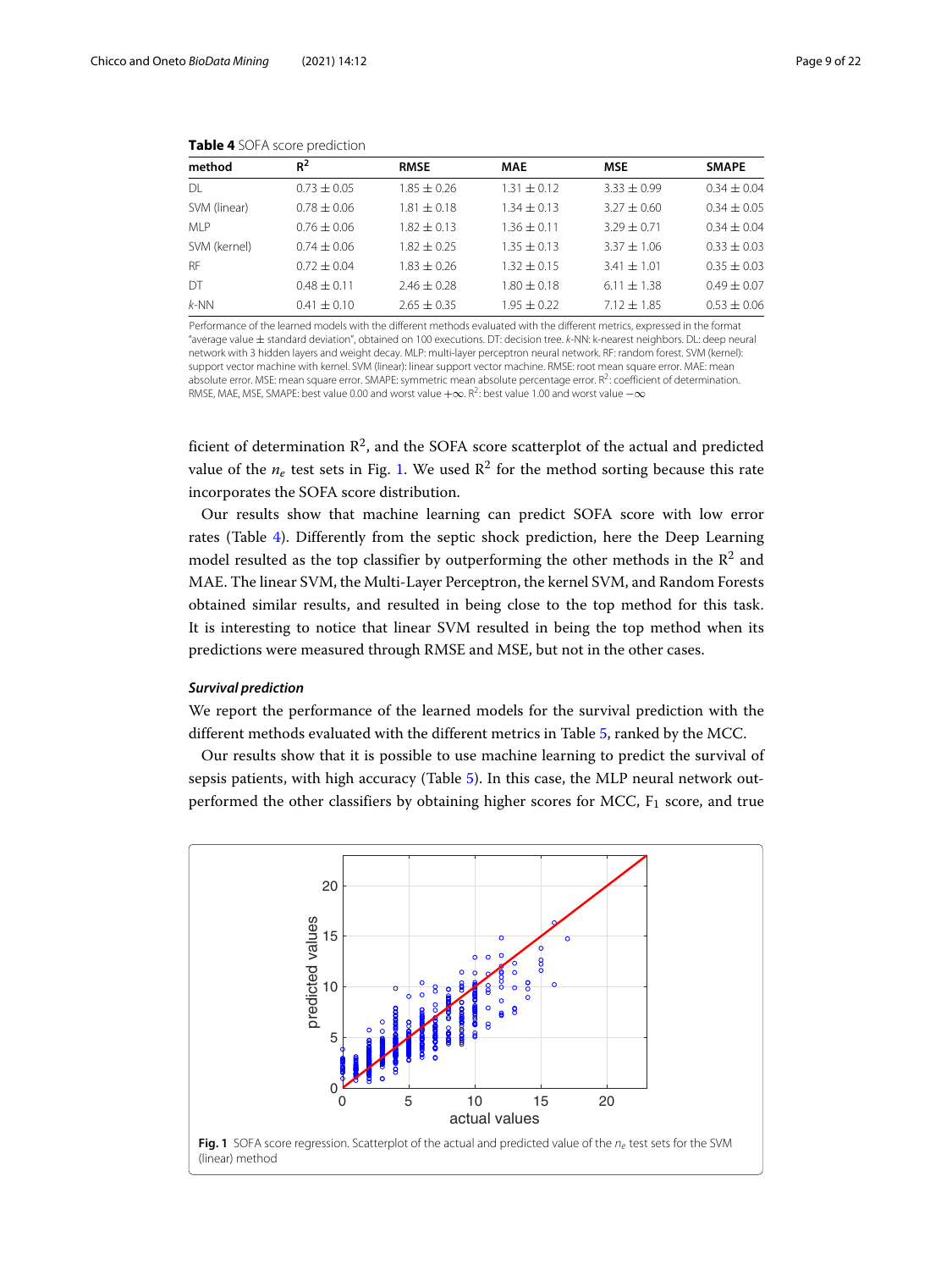<span id="page-9-0"></span>

| method       | <b>MCC</b>      | $F1$ score      | accuracy        | TP rate         | TN rate         |
|--------------|-----------------|-----------------|-----------------|-----------------|-----------------|
| <b>MLP</b>   | $0.31 \pm 0.12$ | $0.43 \pm 0.11$ | $0.67 \pm 0.08$ | $0.75 \pm 0.12$ | $0.70 \pm 0.07$ |
| DL           | $0.16 \pm 0.10$ | $0.30 \pm 0.07$ | $0.72 \pm 0.05$ | $0.50 \pm 0.12$ | $0.82 \pm 0.07$ |
| <b>NB</b>    | $0.15 \pm 0.11$ | $0.28 \pm 0.08$ | $0.82 \pm 0.05$ | $0.21 \pm 0.12$ | $0.92 \pm 0.06$ |
| <b>RF</b>    | $0.15 \pm 0.10$ | $0.28 \pm 0.08$ | $0.64 \pm 0.05$ | $0.58 \pm 0.16$ | $0.65 \pm 0.06$ |
| LR           | $0.13 \pm 0.12$ | $0.26 \pm 0.08$ | $0.69 \pm 0.05$ | $0.45 \pm 0.20$ | $0.73 \pm 0.06$ |
| SVM (linear) | $0.11 \pm 0.13$ | $0.26 \pm 0.12$ | $0.72 \pm 0.09$ | $0.46 \pm 0.19$ | $0.71 \pm 0.11$ |
| DT           | $0.10 \pm 0.12$ | $0.25 \pm 0.11$ | $0.69 \pm 0.08$ | $0.39 \pm 0.17$ | $0.74 \pm 0.09$ |
| SVM (kernel) | $0.09 \pm 0.11$ | $0.24 \pm 0.09$ | $0.72 \pm 0.06$ | $0.38 \pm 0.16$ | $0.75 \pm 0.08$ |
| $k$ -NN      | $0.08 \pm 0.13$ | $0.22 \pm 0.09$ | $0.69 \pm 0.11$ | $0.38 \pm 0.24$ | $0.73 \pm 0.15$ |
| method       | <b>PR AUC</b>   | <b>ROC AUC</b>  | <b>PPV</b>      | <b>NPV</b>      |                 |
| <b>MLP</b>   | $0.29 \pm 0.07$ | $0.86 \pm 0.13$ | $0.94 \pm 0.07$ | $0.19 \pm 0.07$ |                 |
| DL           | $0.20 \pm 0.06$ | $0.86 \pm 0.18$ | $0.88 \pm 0.05$ | $0.19 \pm 0.13$ |                 |
| <b>NB</b>    | $0.07 \pm 0.06$ | $0.80 \pm 0.28$ | $0.88 \pm 0.03$ | $0.31 \pm 0.16$ |                 |
| <b>RF</b>    | $0.32 \pm 0.06$ | $0.86 \pm 0.25$ | $0.91 \pm 0.04$ | $0.19 \pm 0.07$ |                 |
| LR.          | $0.24 \pm 0.05$ | $0.86 \pm 0.24$ | $0.90 \pm 0.04$ | $0.20 \pm 0.08$ |                 |
| SVM (linear) | $0.27 \pm 0.11$ | $0.83 \pm 0.24$ | $0.90 \pm 0.04$ | $0.19 \pm 0.08$ |                 |
| DT           | $0.23 \pm 0.08$ | $0.90 \pm 0.23$ | $0.89 \pm 0.04$ | $0.19 \pm 0.09$ |                 |
| SVM (kernel) | $0.20 \pm 0.07$ | $0.80 \pm 0.24$ | $0.89 \pm 0.04$ | $0.19 \pm 0.07$ |                 |
| $k$ -NN      | $0.23 \pm 0.13$ | $0.91 \pm 0.21$ | $0.89 \pm 0.05$ | $0.18 \pm 0.11$ |                 |

#### **Table 5** Survival prediction

Performance of the learned models with the different methods evaluated with the different metrics, expressed in the format "average value ± standard deviation", obtained on 100 executions. DT: decision tree. k-NN: k-nearest neighbors. DL: deep neural network with 3 hidden layers and weight decay. LR: logistic regression. NB: naive Bayes. MLP: multi-layer perceptron neural network. SVM (kernel): support vector machine with kernel. SVM (linear): linear support vector machine. MCC: Matthews correlation coefficient. TP rate: true positive rate (sensitivity, recall). TN rate: true negative rate (specificity). PR: precision-recall curve. ROC: receiver operating characteristic. AUC: area under the curve. MCC: worst value –1.00 and best value +1.00. PPV: positive predictive value (precision). NPV: negative predictive value. F<sub>1</sub> score, accuracy, TP rate, TN rate, PR AUC, ROC AUC, PPV, NPV: worst value 0.00 and best value 1.00. Imbalance of this dataset: survived patients' class: 1's positives, #elements = 316 (86.81%), and deceased patients' class: 0's negatives, #elements = 48 (13.19%)

positive rate. All the methods obtained high results on the true negative rates, but only the MLP neural network and Random Forests were able to predict most of the positive data instances, obtaining average sensitivity equal to 0.75 and 0.58, respectively.

Regarding correct positive predictions (PPV), all the methods were able to correctly make positive predictions (Table [5\)](#page-9-0), while they obtained low results for the ratio of correct negative predictions (NPV).

Contrarily to what happened previously for the septic shock (["Septic shock prediction"](#page-6-0) section), here we can be confident that the patients predicted to survive will actually survive (top PPV=0.94 for MLP). However, the low NPV values state that the probability of decease of patient predicted as "non survival" is just 0.31%on average for the best method (Naive Bayes), making our predictions less trustworthy in this case.

# **Feature rankings**

In this section, we present the feature ranking results for the three targets (septic shock, SOFA score, and survival), obtained through Random Forests and through traditional univariate biostatistics approaches.

For complete information, we reported the feature rankings measured thorugh Random Forests as barcharts in the [Supplementary Information \(Figure S3, Figure S4, and](#page-17-0) [Figure S2\).](#page-17-0)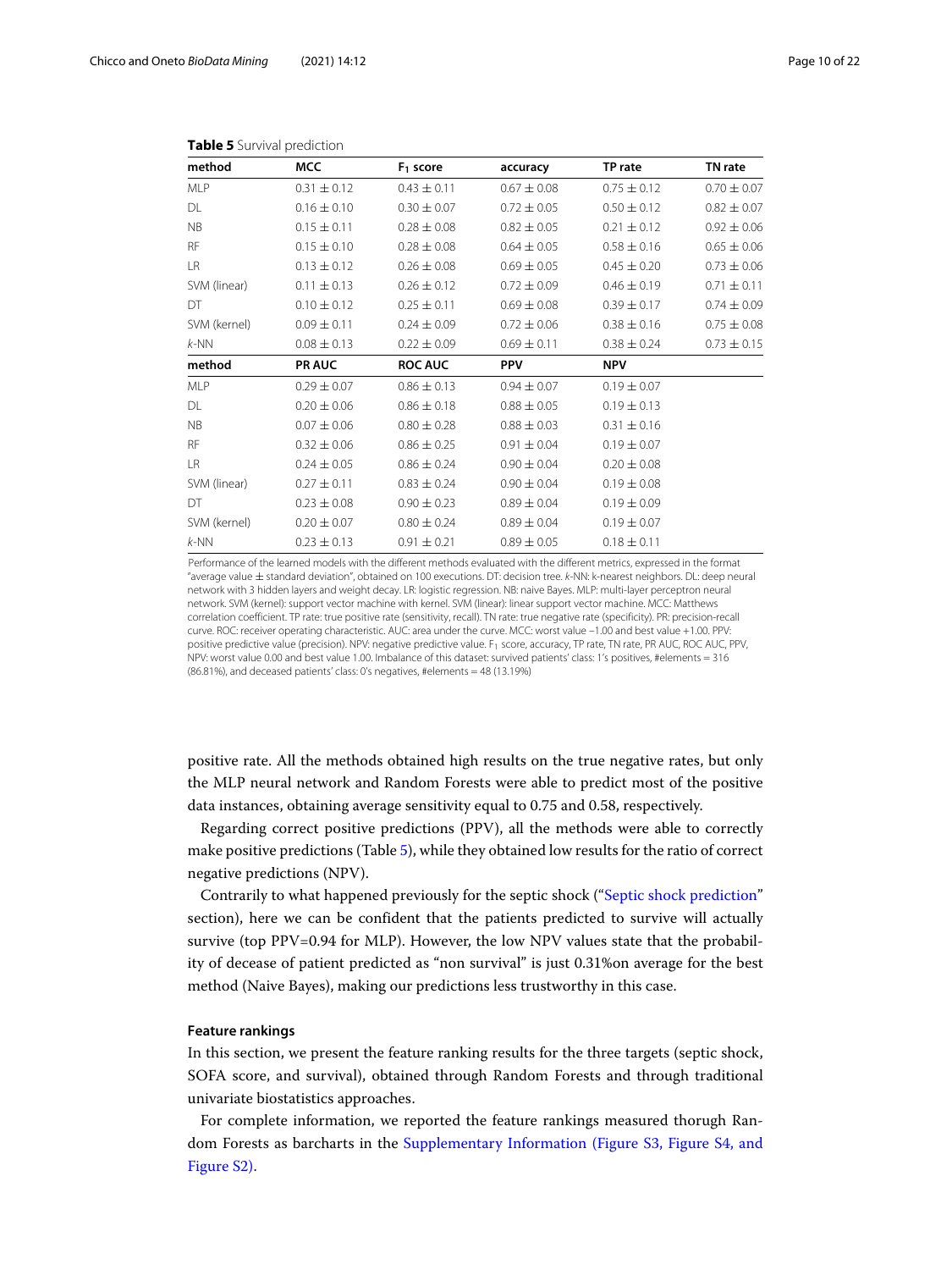# <span id="page-10-1"></span>*Septic shock feature ranking*

We reported the feature ranking for the septic shock obtained by the two feature selections performed through Random Forests (Methods) in Table [6,](#page-10-0) and the feature rankings obtained through traditional biostatistics coefficients (Pearson correlation coefficient, Student's *t*-test, *p*-values) in Table [7.](#page-11-0)

Random Forests identified creatinine, Glasgow coma scale, mean arterial pressure, and initial procalcitonin as the most important features to identify septic shock (Table [6\)](#page-10-0), that resulted in top positions also in the traditional univariate biostatistics rankings (Table [7\)](#page-11-0). The Student's *t*-tests and *p*-values identified age as the top most important feature, that instead obtained the 10*th* position for the Pearson correlation coefficient (Table [7\)](#page-11-0) and the 14<sup>th</sup> position for the Random Forests ranking (Table [6\)](#page-10-0).

Overall, with the significant exception of age, the Random Forests ranking and the traditional univariate biostatistics rankings showed similar positions for the features importance, confirming also the importance of the Glasgow come scale value and the blood creatinine levels to recognize patients having septic shock.

# *SOFA score feature ranking*

We reported the feature ranking for SOFA score obtained by the two feature selections performed through Random Forests (Methods) in Table [8,](#page-12-0) and the feature rankings

| position       | MDI                    | <b>MDA</b>               | feature                                       |
|----------------|------------------------|--------------------------|-----------------------------------------------|
| 1              | 4.73                   | $7.48 \times 10^{-03}$   | creatinine                                    |
| $\overline{2}$ | 3.19                   | $1.13 \times 10^{-02}$   | Glasgow coma scale                            |
| 3              | 4.72                   | $9.22 \times 10^{-03}$   | mean arterial pressure                        |
| 4              | 4.70                   | $6.19 \times 10^{-03}$   | initial procalcitonin (PCT)                   |
| 5              | 3.43                   | $1.89\times10^{-03}$     | platelets                                     |
| 6              | 3.14                   | $4.74 \times 10^{-03}$   | anatomical site of infection                  |
| 7              | 2.60                   | $5.87\times10^{-03}$     | respiration (FiO2)                            |
| 8              | 2.86                   | $1.90 \times 10^{-03}$   | respiration (PaO2)                            |
| 9              | 1.42                   | $5.74\times10^{-03}$     | mechanical vent                               |
| 10             | 2.81                   | $7.43 \times 10^{-04}$   | age***                                        |
| 11             | 1.37                   | $1.13 \times 10^{-03}$   | microorganism                                 |
| 12             | $6.71\times10^{-01}$   | $1.01\,\times\,10^{-03}$ | urine output 24 hours                         |
| 13             | $4.92 \times 10^{-01}$ | $1.82 \times 10^{-04}$   | hypertension (HTN)                            |
| 14             | $3.32 \times 10^{-01}$ | $7.19 \times 10^{-04}$   | chronic kidney disease (CKD) without dialysis |
| 15             | $3.82 \times 10^{-01}$ | $2.72 \times 10^{-04}$   | coronary artery disease (CAD)                 |
| 16             | 2.36                   | $1.07 \times 10^{-04}$   | bilirubin                                     |
| 17             | $3.46 \times 10^{-01}$ | $3.16 \times 10^{-04}$   | extent of infection                           |
| 18             | $4.02 \times 10^{-01}$ | $-3.68 \times 10^{-05}$  | diabetes mellitus (DM)                        |
| 19             | $3.14 \times 10^{-01}$ | $2.06\times10^{-05}$     | congestive heart failure (CHF)                |
| 20             | $2.12\times10^{-01}$   | $5.70 \times 10^{-04}$   | chronic kidney disease (CKD) with dialysis    |
| 21             | $4.32 \times 10^{-01}$ | $-3.62 \times 10^{-04}$  | sex                                           |
| 22             | $2.21 \times 10^{-01}$ | $-3.58 \times 10^{-06}$  | atrial fibrillation                           |
| 23             | $3.49 \times 10^{-01}$ | $-1.00 \times 10^{-04}$  | chronic obstructive pulmonary disease (COPD)  |
| 24             | $3.08\times10^{-01}$   | $-1.12 \times 10^{-04}$  | cancer                                        |
| 25             | $3.69 \times 10^{-02}$ | $-1.28 \times 10^{-05}$  | pulmonary embolism (PE)                       |

<span id="page-10-0"></span>**Table 6** Septic shock (vasopressors) feature ranking – Random Forests

Feature ranking results obtained through Random Forests. \*\*\*: feature in a ranking position that clearly differs from its ranking positions in all the biostatistics analysis feature rankings (Table [7\)](#page-11-0)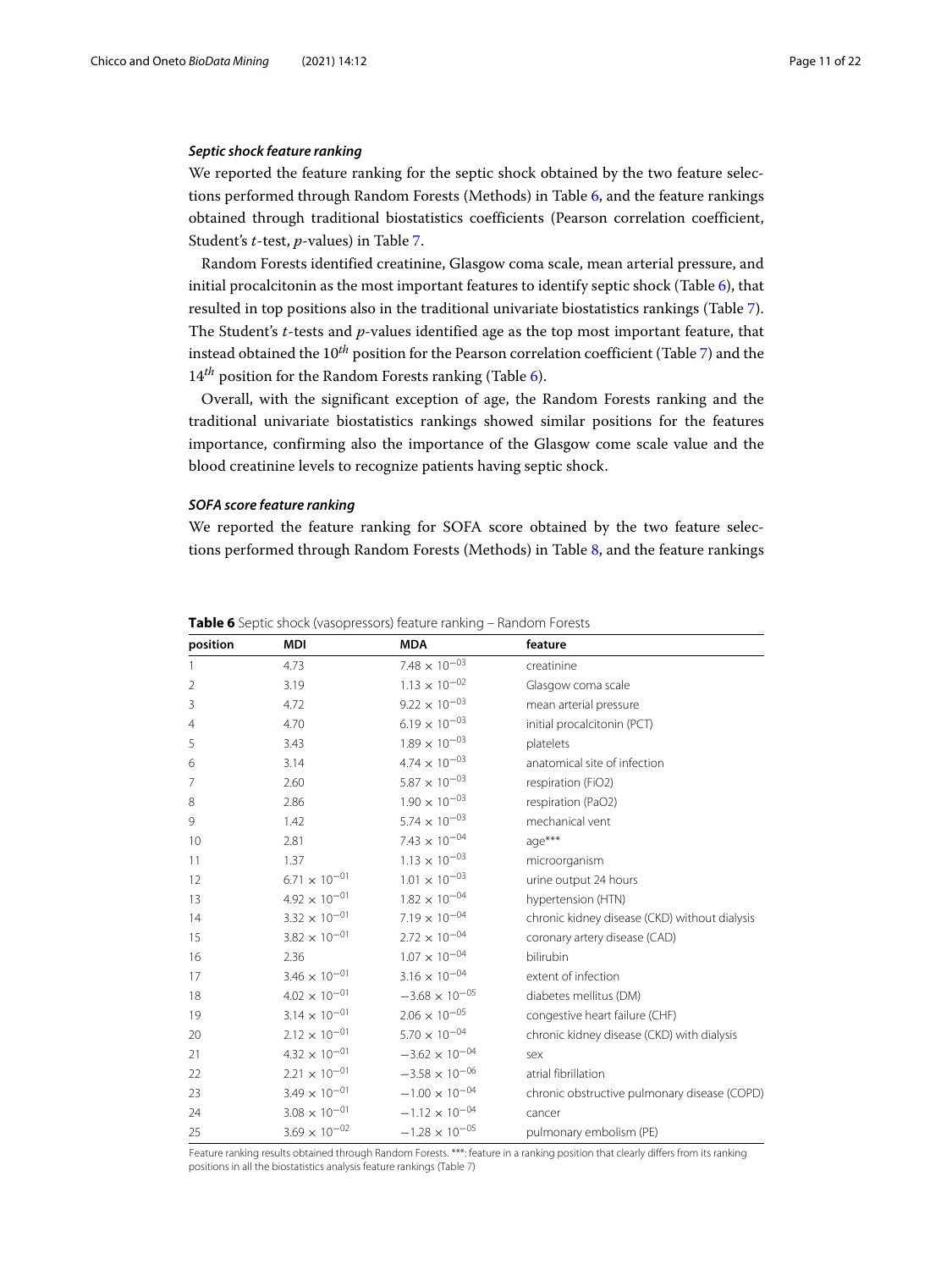| position       | abs(t) rank                  | abs(t)                          | p-value rank                 | p-value                 | abs(PCC) rank                | abs(PCC)         |
|----------------|------------------------------|---------------------------------|------------------------------|-------------------------|------------------------------|------------------|
|                | age                          | 89.81                           | age                          | $2.49 \times 10^{-250}$ | Glasgow coma scale           | 0.29             |
|                | mean arterial pressure       | 86.51                           | mean arterial pressure       | $1.55 \times 10^{-244}$ | initial procalcitonin (PCT)  | 0.28             |
|                | Glasgow coma scale           | 55<br>73.                       | Glasgow coma scale           | $5.62 \times 10^{-225}$ | mechanical vent              | 0.26             |
|                | platelets                    | 36.10                           | platelets                    | $3.64 \times 10^{-122}$ | mean arterial pressure       | 0.21             |
|                | respiration (PaO2)           | $\mathcal{R}$<br>33.            | respiration (PaO2)           | $1.36 \times 10^{-113}$ | creatinine                   | 0.20             |
|                | respiration (FiO2)           | $\overline{z}$<br>27.           | respiration (FiO2)           | $1.66 \times 10^{-89}$  | respiration (FiO2)           | 0.16             |
|                | urine output 24 hours        | 21.34                           | urine output 24 hours        | $2.55\times10^{-78}$    | urine output 24 hours        | 0.16             |
|                | bilirubin                    | 25<br><br>2                     | hypertension (HTN)           | $1.08 \times 10^{-30}$  | platelets                    | 0.11             |
|                | hypertension (HTN)           | $\supseteq$<br>$\overline{2}$ . | bilirubin                    | $1.06 \times 10^{-29}$  | age                          | $\overline{0}$ . |
| $\circ$        | sex                          | $\supseteq$<br>$\supseteq$      | sex                          | $1.91 \times 10^{-22}$  | respiration (PaO2)           | 0.10             |
|                | microorganism                | $8.57\,$                        | microorganism                | $1.56 \times 10^{-16}$  | GAD                          | 0.07             |
| $\sim$         | pulmonary embolism (PE)      | 7.83                            | pulmonary embolism (PE)      | $3.74 \times 10^{-14}$  | CKD with dialysis            | 0.07             |
| $\sim$         | initial procalcitonin (PCT)  | 7.29                            | anatomical site of infection | $1.90 \times 10^{-12}$  | anatomical site of infection | 0.06             |
| 4              | anatomical site of infection | 7.28                            | initial procalcitonin (PCT)  | $1.97 \times 10^{-12}$  | hypertension (HTN)           | 0.04             |
| 5              | CKD with dialysis            | 6.09                            | CKD with dialysis            | $2.13 \times 10^{-09}$  | atrial fibrillation          | 0.04             |
| $\circ$        | diabetes mellitus (DM)       | 5.7                             | diabetes mellitus (DM)       | $1.36 \times 10^{-08}$  | 生                            | 0.04             |
| $\overline{ }$ | COPD                         | 3.66                            | COPD                         | $2.67 \times 10^{-04}$  | cancer                       | 0.04             |
| $\infty$       | mechanical vent              | 2.67                            | mechanical vent              | $7.74 \times 10^{-03}$  | bilirubin                    | 0.03             |
| $\circ$        | atrial fibrillation          | $\frac{1}{2}$                   | atrial fibrillation          | $6.85 \times 10^{-02}$  | sex                          | 0.03             |
| $\approx$      | CKD without dialysis         | $\frac{5}{1}$                   | CKD without dialysis         | $1.08 \times 10^{-01}$  | COPD                         | 0.03             |
|                | creatinine                   | 1.38                            | creatinine                   | $1.68 \times 10^{-01}$  | extent of infection          | 0.02             |
| $\overline{2}$ | GAD                          | 1.29                            | S                            | $1.98 \times 10^{-01}$  | CKD without dialysis         | 0.01             |
| 23             | 告                            | 0.4                             | 生                            | $6.38 \times 10^{-01}$  | pulmonary embolism (PE)      | 0.01             |
| 24             | extent of infection          | 0.47                            | extent of infection          | $6.41 \times 10^{-01}$  | diabetes mellitus (DM)       | 0.01             |
| $\sqrt{2}$     | cancer                       | 0.38                            | cancer                       | $7.06 \times 10^{-01}$  | microorganism                | 0.00             |

<span id="page-11-0"></span>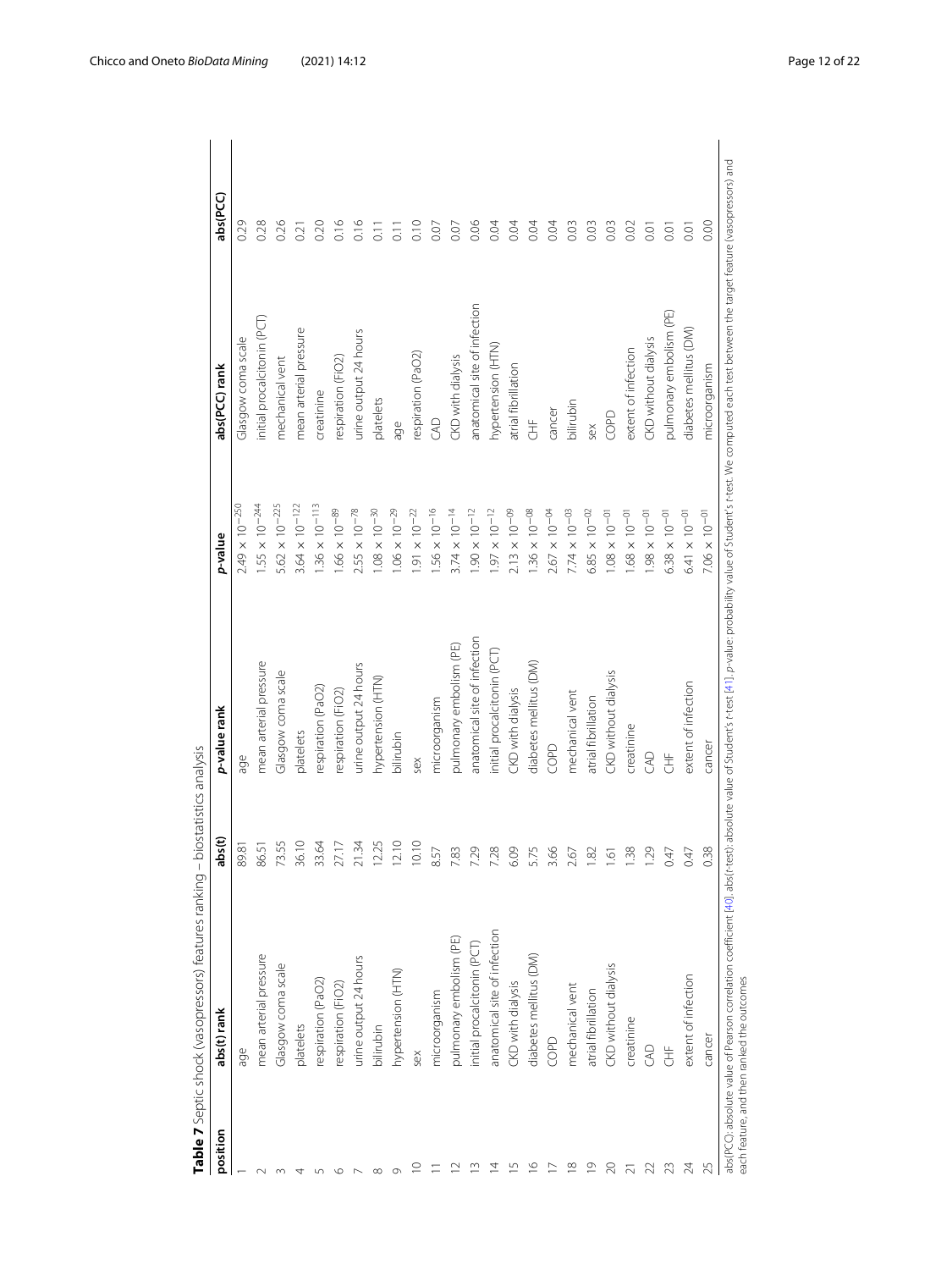| position       | <b>MDI</b>             | <b>MDA</b>              | feature                                       |
|----------------|------------------------|-------------------------|-----------------------------------------------|
| 1              | $9.44 \times 10^{+02}$ | 4.35                    | Glasgow coma scale                            |
| $\overline{2}$ | $6.88\times10^{+02}$   | 2.68                    | creatinine                                    |
| 3              | $3.83 \times 10^{+02}$ | 1.01                    | platelets                                     |
| $\overline{4}$ | $2.29 \times 10^{+02}$ | $8.19 \times 10^{-01}$  | respiration (FiO2)                            |
| 5              | $1.82 \times 10^{+02}$ | $3.32 \times 10^{-01}$  | mean arterial pressure                        |
| 6              | $1.59 \times 10^{+02}$ | $6.63 \times 10^{-01}$  | mechanical vent                               |
| 7              | $1.78\times10^{+02}$   | $2.78 \times 10^{-01}$  | bilirubin                                     |
| 8              | $1.39 \times 10^{+02}$ | $4.58 \times 10^{-01}$  | urine output 24 hours                         |
| 9              | $1.73 \times 10^{+02}$ | $1.55 \times 10^{-01}$  | initial procalcitonin (PCT)                   |
| 10             | $1.14 \times 10^{+02}$ | $1.91 \times 10^{-01}$  | respiration (PaO2)                            |
| 11             | $8.34 \times 10^{+01}$ | $5.76 \times 10^{-02}$  | age                                           |
| 12             | $9.38 \times 10^{+01}$ | $3.30 \times 10^{-02}$  | anatomical site of infection                  |
| 13             | $5.42 \times 10^{+01}$ | $3.37 \times 10^{-02}$  | microorganism                                 |
| 14             | $1.60 \times 10^{+01}$ | $2.26 \times 10^{-02}$  | chronic kidney disease (CKD) without dialysis |
| 15             | $1.50 \times 10^{+01}$ | $1.23 \times 10^{-02}$  | sex                                           |
| 16             | $1.44 \times 10^{+01}$ | $9.98 \times 10^{-03}$  | hypertension (HTN)                            |
| 17             | $1.26 \times 10^{+01}$ | $9.76 \times 10^{-03}$  | diabetes mellitus (DM)                        |
| 18             | $1.15 \times 10^{+01}$ | $8.04 \times 10^{-03}$  | cancer                                        |
| 19             | $1.15 \times 10^{+01}$ | $4.98 \times 10^{-03}$  | chronic obstructive pulmonary disease (COPD)  |
| 20             | $1.20 \times 10^{+01}$ | $2.46 \times 10^{-03}$  | coronary artery disease (CAD)                 |
| 21             | 8.44                   | $4.04 \times 10^{-03}$  | extent of infection                           |
| 22             | 4.45                   | $9.73 \times 10^{-03}$  | chronic kidney disease (CKD) with dialysis    |
| 23             | 8.18                   | $-9.64 \times 10^{-04}$ | congestive heart failure (CHF)                |
| 24             | 1.26                   | $-1.46 \times 10^{-03}$ | pulmonary embolism (PE)                       |
| 25             | 6.22                   | $-5.16 \times 10^{-03}$ | atrial fibrillation                           |

<span id="page-12-0"></span>

| Table 8 SOFA score feature ranking - Random Forests |  |  |  |
|-----------------------------------------------------|--|--|--|
|-----------------------------------------------------|--|--|--|

Feature ranking results obtained through random forest

obtained through traditional biostatistics coefficients (Pearson correlation coefficient, Student's *t*-test, *p*-values) in Table [9.](#page-13-0)

Random Forests selected Glasgow come scale, creatinine, and platelets as most important feetures for SOFA score (Table [8\)](#page-12-0). While all the biostatistics rates recognized Glasgow coma scale and platelets were recognized as relevant features too (Table [9\)](#page-13-0), the Student's *t*-test and the *p*-values ranked creatinine as 22*nd* most important feature.

Similar to septic shock, the biostatistics techniques ranked age as a top feature, while Random Forests put it in the 11*th* position of its ranking. All the other features obtained similar rank positions in all the rankings.

# *Survival feature ranking*

We reported the feature ranking for survival obtained by the two feature selections performed through Random Forests (Methods) in Table [10,](#page-14-0) and the feature rankings obtained through traditional biostatistics coefficients (Pearson correlation coefficient, Student's *t*-test, *p*-values) in Table [11.](#page-15-0)

The feature ranking results obtained for the survival target generated more divergence between Random Forests and traditional biostatistics methods, among all three target feature rankings.

Random Forests identified platelets as the most important feature (Table [10\)](#page-14-0), which resulted on a top position also in the Pearson correlation coefficient ranking, but not in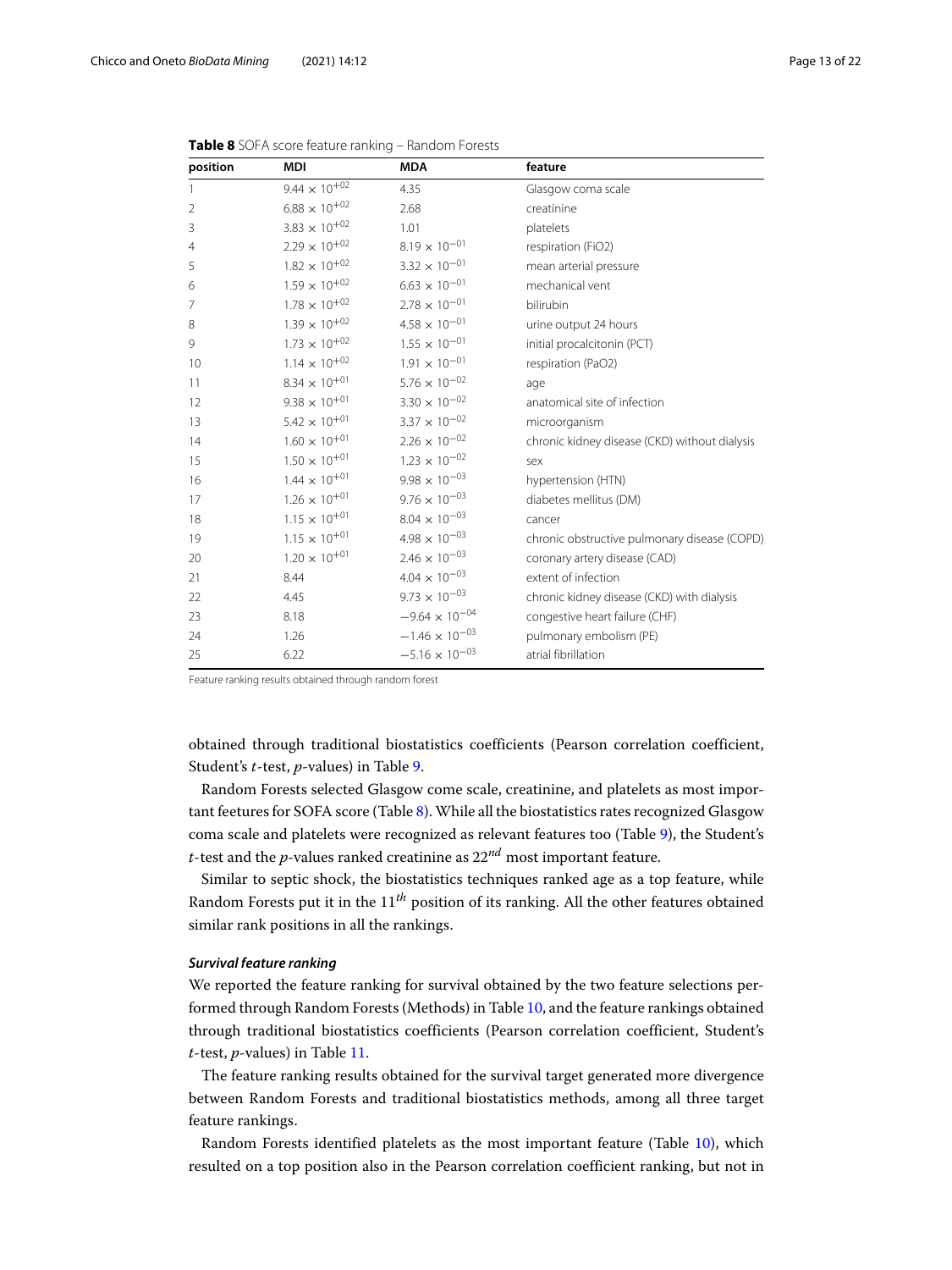| position        | abs(t) rank                  | abs(t) | p-value rank                 | p-value                 | abs(PCC) rank                | abs(PCC)         |
|-----------------|------------------------------|--------|------------------------------|-------------------------|------------------------------|------------------|
|                 | age                          | 81.88  | age                          | $1.35 \times 10^{-259}$ | Glasgow coma scale           | 0.69             |
|                 | mean arterial pressure       | 81.26  | mean arterial pressure       | $7.53 \times 10^{-248}$ | mechanical vent              | 0.43             |
|                 | platelets                    | 35.57  | Glasgow coma scale           | $2.01 \times 10^{-155}$ | creatinine                   | 0.41             |
|                 | Glasgow coma scale           | 34.78  | platelets                    | $1.86 \times 10^{-120}$ | respiration (FiO2)           | 0.37             |
|                 | respiration (PaO2)           | 32.38  | respiration (PaO2)           | $1.63 \times 10^{-109}$ | urine output 24 hours        | 0.37             |
|                 | respiration (FiO2)           | 25.01  | respiration (FiO2)           | $1.06 \times 10^{-81}$  | initial procalcitonin (PCT)  | 0.36             |
|                 | urine output 24 hours        | 21.21  | bilirubin                    | $7.87 \times 10^{-71}$  | oilirubin                    | 0.31             |
|                 | bilirubin                    | 21.19  | urine output 24 hours        | $3.16 \times 10^{-66}$  | platelets                    | 0.27             |
|                 | hypertension (HTN)           | 19.69  | hypertension (HTN)           | $7.01 \times 10^{-60}$  | mean arterial pressure       | 0.25             |
| O               | sex                          | 19.34  | sex                          | $1.97 \times 10^{-58}$  | age                          | 0.14             |
|                 | diabetes mellitus (DM)       | 18.55  | diabetes mellitus (DM)       | $4.70 \times 10^{-55}$  | sex                          | $\frac{2}{2}$    |
| $\sim$          | COPD                         | 18.18  | COPD                         | $1.90 \times 10^{-53}$  | anatomical site of infection | $\frac{10}{10}$  |
| S               | mechanical vent              | 18.02  | mechanical vent              | $1.04 \times 10^{-52}$  | CKD with dialysis            | 0.10             |
| 4               | CAD                          | 17.79  | S                            | $9.87 \times 10^{-52}$  | hypertension (HTN)           | 0.09             |
| 5               | extent of infection          | 17.67  | 生                            | $3.48 \times 10^{-51}$  | S                            | 0.08             |
| $\circ$         | 专                            | 17.67  | extent of infection          | $3.53 \times 10^{-51}$  | diabetes mellitus (DM)       | 0.05             |
|                 | cancer                       | 17.66  | cancer                       | $4.01 \times 10^{-51}$  | CKD without dialysis         | 0.04             |
| $\infty$        | CKD without dialysis         | 17.38  | CKD without dialysis         | $6.48 \times 10^{-50}$  | espiration (PaO2)            | 0.03             |
| $\circ$         | atrial fibrillation          | 17.36  | atrial fibrillation          | $8.55 \times 10^{-50}$  | COPD                         | 0.03             |
| g               | CKD with dialysis            | 16.92  | CKD with dialysis            | $8.00\times10^{-48}$    | extent of infection          | 0.02             |
|                 | pulmonary embolism (PE)      | 16.78  | pulmonary embolism (PE)      | $3.12 \times 10^{-47}$  | cancer                       | 0.01             |
|                 | creatinine                   | 14.79  | creatinine                   | $4.08 \times 10^{-42}$  | pulmonary embolism (PE)      | 0.01             |
| 23              | microorganism                | 14.29  | microorganism                | $3.56 \times 10^{-38}$  | microorganism                | $\overline{0}$ . |
| $\overline{A}$  | anatomical site of infection | 9.65   | anatomical site of infection | $1.01 \times 10^{-20}$  | 告                            | 0.00             |
| $\overline{25}$ | initial procalcitonin (PCT)  | 5.30   | initial procalcitonin (PCT)  | $2.03 \times 10^{-07}$  | atrial fibrillation          | 0.00             |

<span id="page-13-0"></span>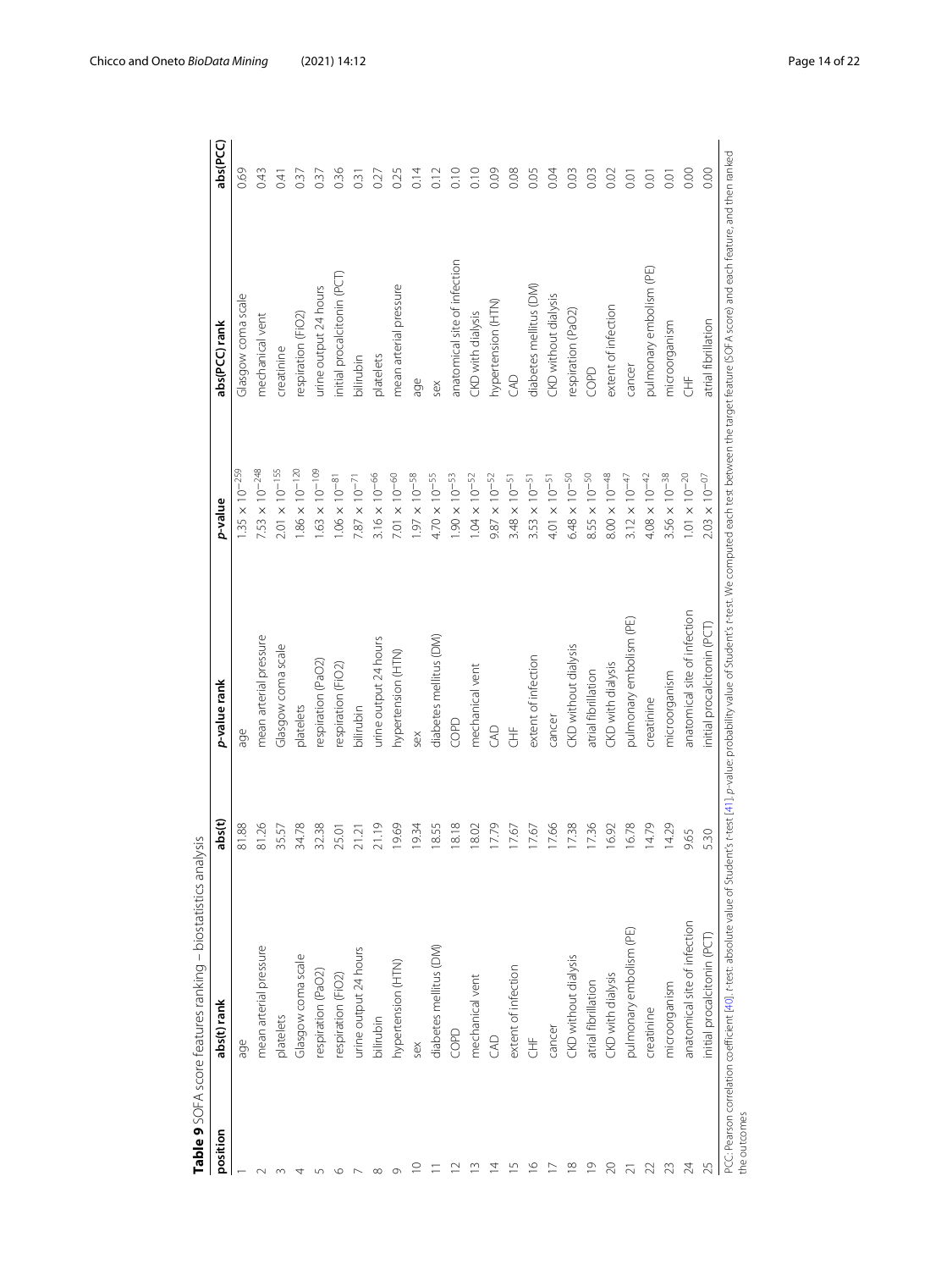| position | <b>MDI</b>             | <b>MDA</b>              | feature                                          |
|----------|------------------------|-------------------------|--------------------------------------------------|
| 1        | 3.50                   | $3.13 \times 10^{-03}$  | platelets                                        |
| 2        | 2.87                   | $1.97 \times 10^{-03}$  | creatinine***                                    |
| 3        | 2.42                   | $1.76\times10^{-03}$    | respiration (PaO2)***                            |
| 4        | 2.74                   | $9.33\times10^{-04}$    | age                                              |
| 5        | 2.74                   | $4.53 \times 10^{-04}$  | initial procalcitonin (PCT)                      |
| 6        | 1.44                   | $1.82 \times 10^{-03}$  | Glasgow coma scale                               |
| 7        | 1.99                   | $3.79 \times 10^{-04}$  | respiration (FiO2)                               |
| 8        | $7.58\times10^{-01}$   | $1.62 \times 10^{-03}$  | mechanical vent                                  |
| 9        | $4.51 \times 10^{-01}$ | $5.32 \times 10^{-06}$  | hypertension (HTN)                               |
| 10       | $3.90 \times 10^{-01}$ | $3.55 \times 10^{-04}$  | chronic obstructive pulmonary disease (COPD)     |
| 11       | $3.64 \times 10^{-01}$ | $4.45 \times 10^{-04}$  | coronary artery disease (CAD)                    |
| 12       | 2.39                   | $-5.85 \times 10^{-04}$ | bilirubin                                        |
| 13       | $3.43 \times 10^{-01}$ | $8.71 \times 10^{-05}$  | diabetes mellitus (DM)                           |
| 14       | $4.63 \times 10^{-01}$ | $-3.37 \times 10^{-05}$ | cancer                                           |
| 15       | $3.39 \times 10^{-01}$ | $2.78 \times 10^{-04}$  | congestive heart failure (CHF)                   |
| 16       | 2.16                   | $-5.21 \times 10^{-05}$ | mean arterial pressure                           |
| 17       | 2.29                   | $-2.14 \times 10^{-03}$ | anatomical site of infection                     |
| 18       | $4.93 \times 10^{-01}$ | $-2.46 \times 10^{-04}$ | sex                                              |
| 19       | $3.41 \times 10^{-01}$ | $1.75 \times 10^{-04}$  | urine output 24 hours                            |
| 20       | 1.01                   | $-1.09 \times 10^{-03}$ | microorganism                                    |
| 21       | $9.88 \times 10^{-02}$ | $-5.87 \times 10^{-05}$ | chronic kidney disease (CKD) with dialysis       |
| 22       | $7.42 \times 10^{-02}$ | $-8.02 \times 10^{-06}$ | pulmonary embolism (PE)                          |
| 23       | $2.88 \times 10^{-01}$ | $-2.28 \times 10^{-04}$ | extent of infection                              |
| 24       | $3.01\times10^{-01}$   | $-2.85 \times 10^{-04}$ | chronic kidney disease (CKD) without dialysis*** |
| 25       | $2.32 \times 10^{-01}$ | $-1.09 \times 10^{-04}$ | atrial fibrillation                              |

<span id="page-14-0"></span>

|  |  |  | Table 10 Survival feature ranking - Random Forests |  |  |
|--|--|--|----------------------------------------------------|--|--|
|--|--|--|----------------------------------------------------|--|--|

Feature ranking results obtained through Random Forests. \*\*\*: feature in a ranking position that clearly differs from its ranking positions in all the biostatistics analysis feature rankings (Table [11\)](#page-15-0)

the ranking of the Student's *t*-test and the ranking of the *p*-values (Table [11\)](#page-15-0). Random Forests then selected creatinine, and respiration (PaO2) as most relevant features for survival, but these three features were ranked in low positions by the traditional biostatitics techniques (Table [11\)](#page-15-0).

Another difference regarded chronic kidney disease (CKD) without dialysis. While the Student's *t*-test, *p*-values, and PCC ranked this feature in mid-high positions (7*th*, 7*th*, and 11<sup>th</sup> position, respectively) (Table [11\)](#page-15-0), Random Forests considered CKD without dialysis as the penultimate less important feature (Table [10\)](#page-14-0).

All the ranking methods, in this case, ranked age as a top feature.

# **Discussion**

Our results showed that machine learning can be employed efficiently to predict septic shock, SOFA score, and survival of patients diagnosed with sepsis, from their electronic health records data. In particular, Random Forests resulted in being the top method in correctly classifying septic shock patients, even if no method achieved good prediction performance in correctly identifying patients without septic shock (["Septic shock prediction"](#page-6-0) section) The Deep Learning model outperformed the other classifier in the SOFA score regression (["SOFA score prediction"](#page-7-1) section). Regarding the survival prediction, the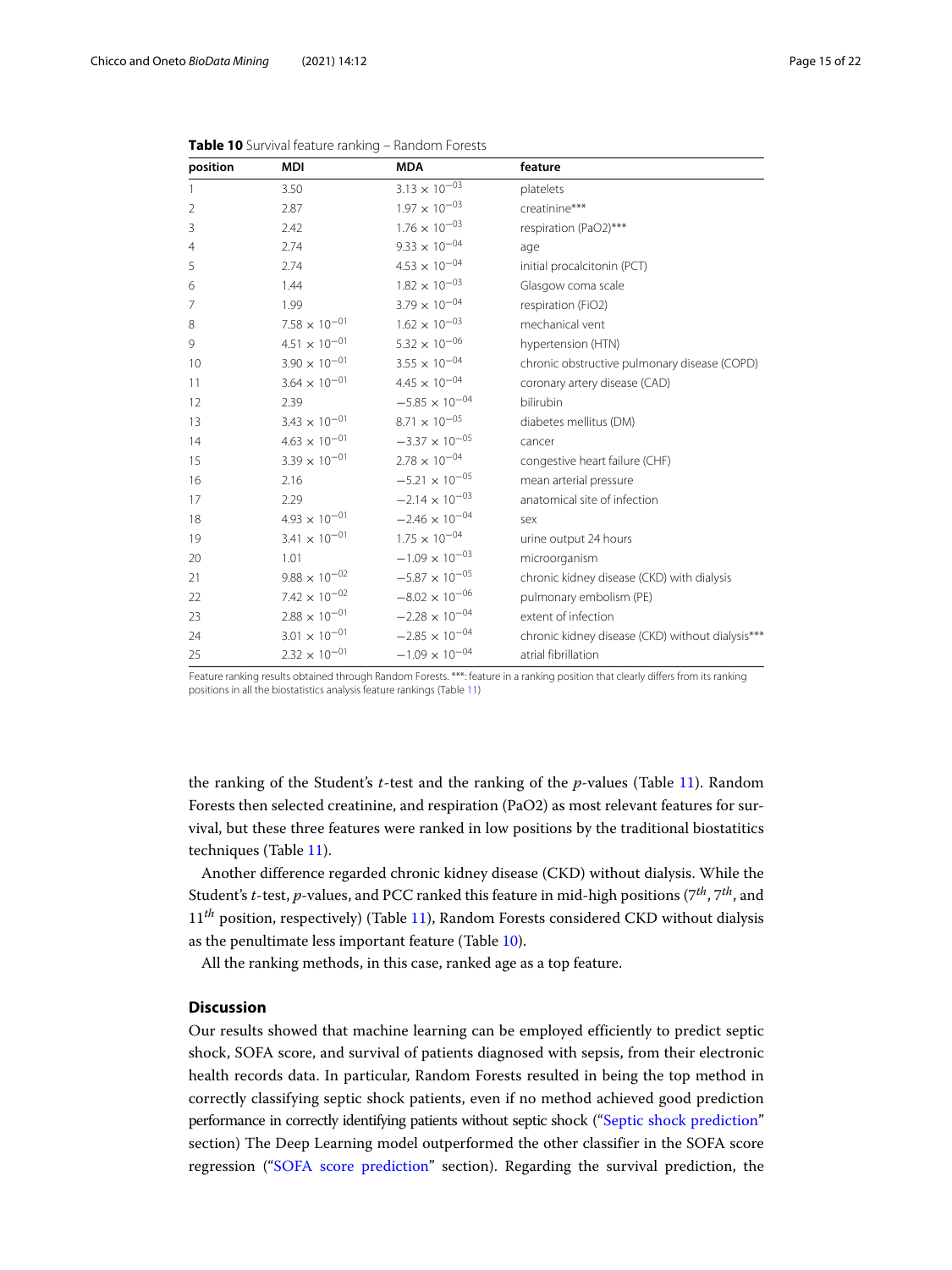| position | abs(t) rank                  | abs(t) | p-value rank                 | p-value                 | abs(PCC) rank                | abs(PCC)         |
|----------|------------------------------|--------|------------------------------|-------------------------|------------------------------|------------------|
|          | age                          | 91.25  | age                          | $1.17 \times 10^{-252}$ | Glasgow coma scale           | 0.18             |
|          | mean arterial pressure       | 87.57  | mean arterial pressure       | $2.51 \times 10^{-246}$ | mechanical vent              | 0.17             |
|          | Glasgow coma scale           | 79.70  | Glasgow coma scale           | $4.76 \times 10^{-236}$ | bilirubin                    | 0.17             |
|          | pulmonary embolism (PE)      | 58.78  | CKD with dialysis            | $1.24 \times 10^{-225}$ | platelets                    | 0.16             |
|          | CKD with dialysis            | 52.39  | pulmonary embolism (PE)      | $4.52 \times 10^{-217}$ | pulmonary embolism (PE)      | 0.14             |
|          | atrial fibrillation          | 39.53  | atrial fibrillation          | $3.38 \times 10^{-183}$ | age                          | 0.13             |
|          | CKD without dialysis         | 38.98  | CKD without dialysis         | $3.88 \times 10^{-180}$ | urine output 24 hours        | 0.13             |
|          | platelets                    | 36.25  | cancer                       | $1.88 \times 10^{-152}$ | sex                          | 0.10             |
|          | cancer                       | 34.26  | 生                            | $3.23 \times 10^{-15}$  | anatomical site of infection | 0.09             |
|          | 生                            | 34.05  | extent of infection          | $4.91 \times 10^{-149}$ | CKD without dialysis         | 0.08             |
|          | respiration (PaO2)           | 33.98  | GAD                          | $1.06 \times 10^{-140}$ | respiration (FiO2)           | 0.08             |
|          | extent of infection          | 33.71  | mechanical vent              | $2.00 \times 10^{-124}$ | cancer                       | 0.07             |
|          | CAD                          | 32.31  | platelets                    | $1.13 \times 10^{-122}$ | initial procalcitonin (PCT)  | 0.07             |
|          | mechanical vent              | 29.62  | respiration (PaO2)           | $8.05 \times 10^{-115}$ | respiration (PaO2)           | 0.06             |
| S        | COPD                         | 27.85  | COPD                         | $6.59 \times 10^{-114}$ | 舌                            | 0.05             |
| $\circ$  | respiration (FiO2)           | 27.76  | diabetes mellitus (DM)       | $7.16 \times 10^{-95}$  | hypertension (HTN)           | 0.05             |
|          | microorganism                | 24.91  | respiration (FiO2)           | $8.85 \times 10^{-92}$  | creatinine                   | 0.05             |
| $\infty$ | diabetes mellitus (DM)       | 24.58  | microorganism                | $7.79 \times 10^{-86}$  | mean arterial pressure       | 0.03             |
| $\circ$  | sex                          | 19.34  | sex                          | $5.93 \times 10^{-66}$  | COPD                         | 0.03             |
|          | hypertension (HTN)           | 17.50  | hypertension (HTN)           | $2.18 \times 10^{-56}$  | microorganism                | 0.03             |
|          | anatomical site of infection | 14.06  | anatomical site of infection | $2.44 \times 10^{-36}$  | atrial fibrillation          | 0.01             |
|          | creatinine                   | 10.55  | creatinine                   | $5.13 \times 10^{-23}$  | extent of infection          | $\overline{O}$ . |
| 23       | urine output 24 hours        | 9.04   | urine output 24 hours        | $1.65 \times 10^{-18}$  | GAD                          | $\overline{0}$ . |
|          | initial procalcitonin (PCT)  | 7.86   | initial procalcitonin (PCT)  | $4.37 \times 10^{-14}$  | diabetes mellitus (DM)       | 0.01             |
|          | bilirubin                    | 0.02   | bilirubin                    | $9.83 \times 10^{-01}$  | CKD with dialysis            | 0.00             |

<span id="page-15-0"></span>

Chicco and Oneto *BioData Mining* (2021) 14:12 **Page 16 of 22** Page 16 of 22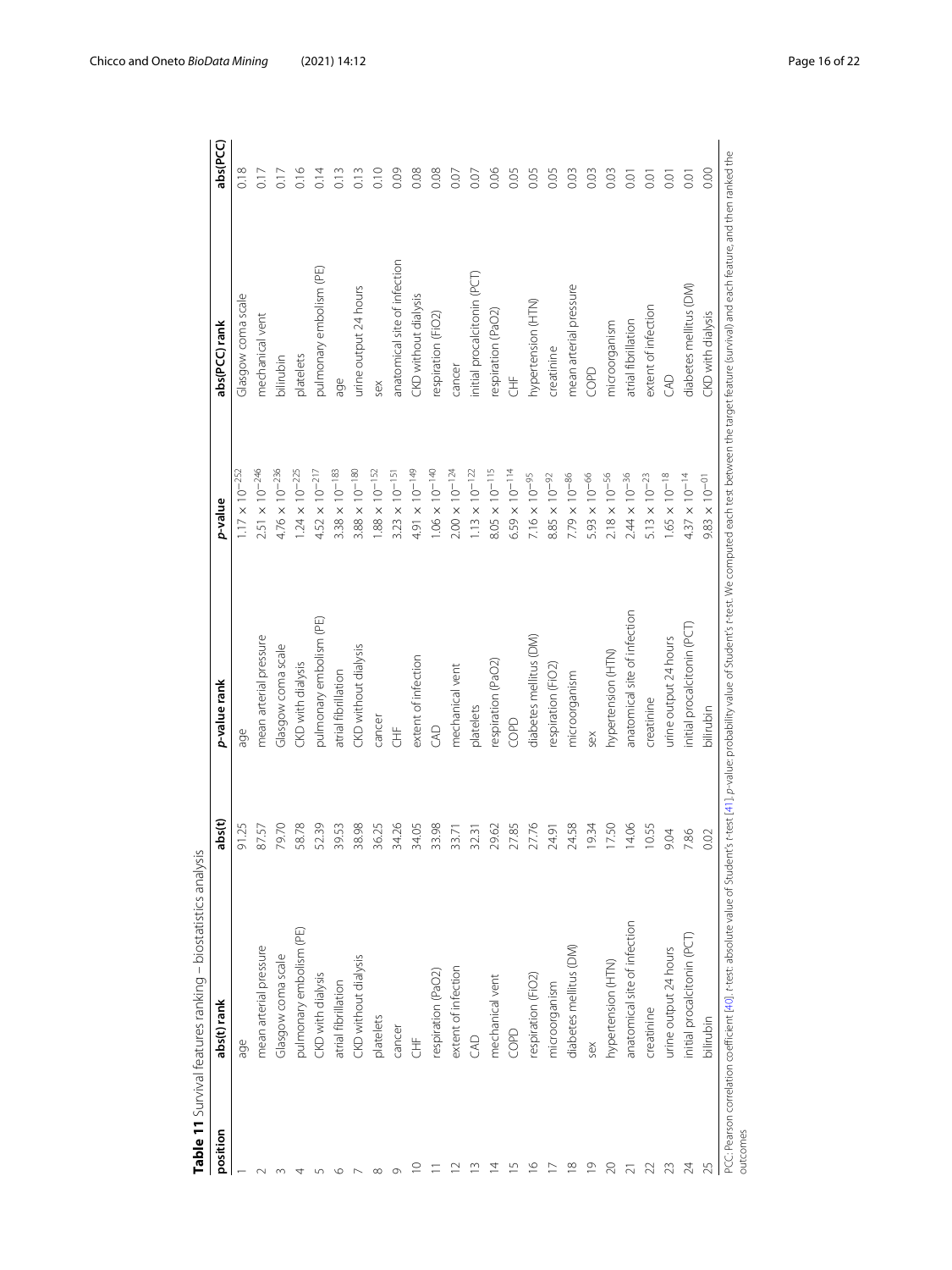Multi-Layer Perceptron Neural Network achieved the top prediction score among all the classifiers (["Survival prediction"](#page-8-2) section).

This difference in the top performing methods might be due to the different kinds and different ratios of the dataset targets (negatively imbalance for the septic shock, regression for SOFA score, and positively imbalanced for survival, ["Dataset"](#page-3-0) section), and the different data processing made by each algorithm.

Regarding feature ranking, Random Forests feature selection identified several unexpected symptoms and clinical components as relevant for septic shock, SOFA score, and survival.

For septic shock, Random Forests selected creatinine as a top feature, differently from the traditional univariate biostatistics approaches (["Septic shock feature ranking"](#page-10-1) section). Recent scientific discoveries confirm this trend: the level of creatinine in the blood is often used as a biomarker for sepsis [\[42\]](#page-20-0), especially in presence of a serious kidney injury [\[43\]](#page-20-1).

Random Forests also ranked initial procalcitonin (PCT) as a top feature, confirming the relationship between this protein and septic shock found by Yunus and colleagues [\[29\]](#page-19-19).

About the SOFA score prediction, the ranking positions of the Random Forests feature selection resulted in being consistent with the ranking positions of the traditional univariate biostatistics analysis. Also in this case, Random Forests also ranked initial procalcitonin (PCT) as a mid-top feature, confirming the weak positive relationship between this protein and the SOFA score found by Yunus and colleagues [\[29\]](#page-19-19).

On the contrary, Random Forests labeled as important several features that were not ranked in top positions by the Student's *t*-test, *p*-values, and Pearson correlation coefficient rankings. Different from the univariate biostatistics analysis, Random Forests, in fact, identified creatinine, respiration (PaO2) as top components in the classification of survived sepsis patients versus deceased sepsis patients. Kang et al. [\[44\]](#page-20-2) recently confirmed the strong association between serum creatinine level and mortality. Regarding respiration (PaO2), Santana and colleagues [\[45\]](#page-20-3) recently showed how the SaO2/FiO2 ratio (a rate strongly correlated to the PaO2/FiO2 ratio) is associated with mortality from sepsis. This aspect suggests the need of additional studies and analyses in this direction.

Additionally, Random Forests feature ranking showed difference with the biostatistics rankings in the last ranking positions. Random Forests, in fact, considered having chronic kidney disease (CKD) without dialysis as a scarcely important component for survival, while the traditional biostatistics rates ranked that element in top positions. Maizel and colleagues [\[46\]](#page-20-4) confirmed our finding in 2013 by stating: "Non-dialysis CKD appears to be an independent risk factor for death after septic shock in ICU patients" [\[46\]](#page-20-4).

# **Conclusions**

Sepsis is still a widespread lethal condition nowadays, and the identification of its severity can require a lot of effort. In this context, machine learning can provide effective tools to speed up the prediction of an upcoming septic shock, the prediction of the sequential organ failure, and the prediction of survival or mortality of the patient by processing large datasets in a few minutes.

In this manuscript, we presented a computational system for the prediction of these three aspects, the feature ranking of their clinical features, and the interpretation of the results we obtained. Our system consists of classifiers able to read the electronic health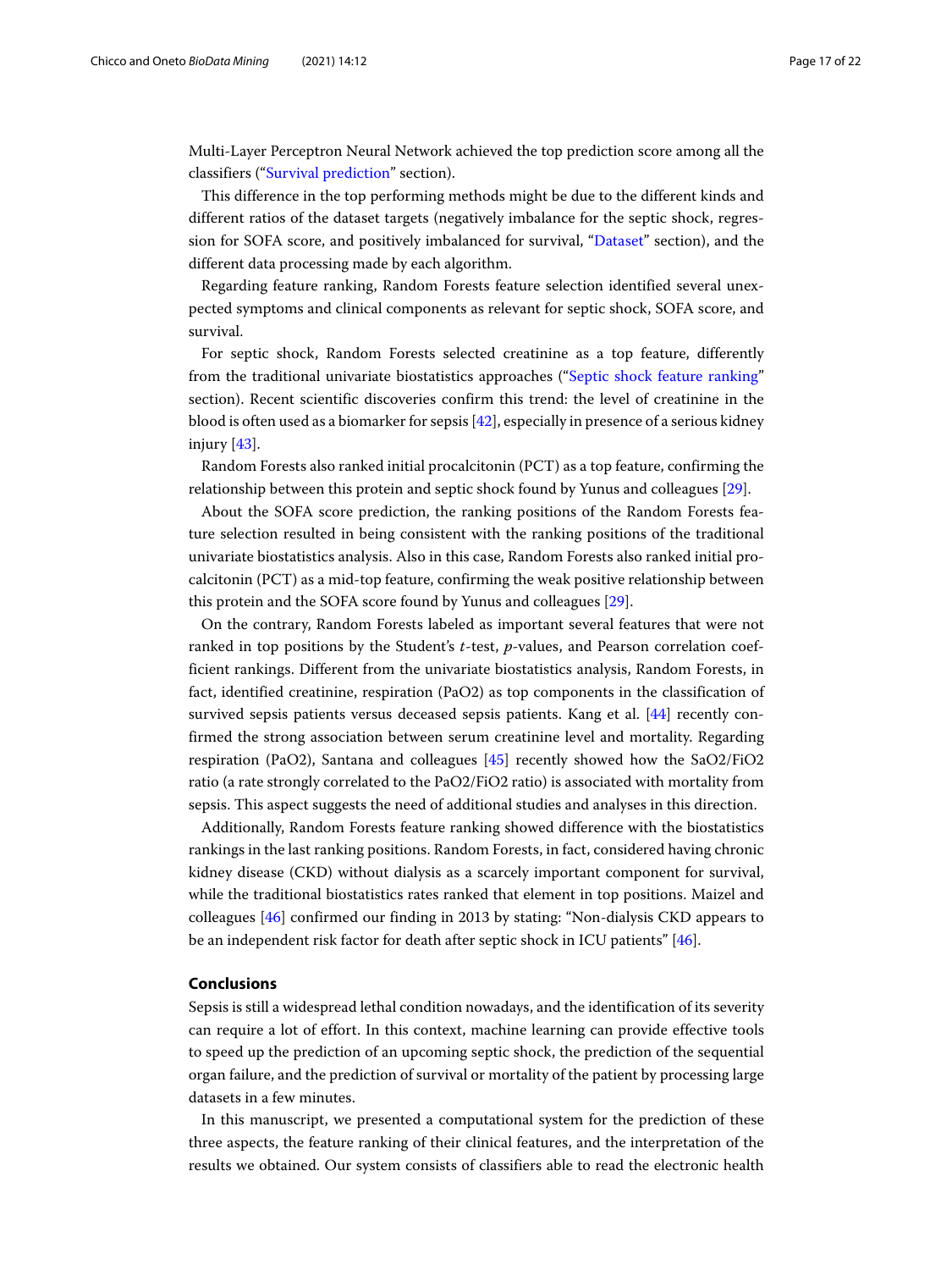records of the patients diagnosed with sepsis, and to computationally predict the three targets for each of them (septic shock, SOFA score, survival) in a few minutes. Additionally, our computational intelligence system can predict the most important input features of the electronic health records of each of the three targets, again in a few minutes. We then compared the feature ranking results obtained through machine learning with the feature rankings obtained with traditional univariate biostatistics coefficients. The machine learning feature rankings highlighted the importance of some features that traditional biostatistics failed to underline. We found confirmation of the importance of these factors in the biomedical literature, which suggests the need of additional investigation on these aspects for the future.

Our discoveries can have strong implications on biomedical research and clinical practice.

First, medical doctors and clinicians can take advantage of our methods to predict survival, septic shock, and SOFA scores from any available electronic health record having the same variables of the datasets used in this study. This prediction can help doctors understand the risk of survival and septic shock for each patient, and how many organs risk to fail because of the septic episode. Doctors could use this information to decide the following steps of the therapy.

Additionally, the results of the machine learning feature ranking suggest additional, more thorough investigations on some factors of the electronic health records that would have been unnoticed otherwise: creatinine for septic shock, procalcitonin for SOFA score, and respiration (PaO2) for survival. We believe these discoveries could orientate the scientific debate regarding sepsis, and suggest to medical doctors to pay more attention to these three variables in the clinical records.

Regarding limitations, we have to report that our machine learning classifiers were unable to efficiently predict patients without septic shock among the dataset, and therefore obtained low true negative rates. We believe this drawback is due to the imbalance of the dataset, that contains 81.59% positive data instances (patients with septic shock), and only 18.41% negative data instances (patients without septic shock). In the future, we aim at exploring several over-sampling techniques to deal with this data imbalance problem [\[47\]](#page-20-5).

Another limitation of our study was the employment of a single dataset: having an alternative dataset where to confirm our findings would make our results more robust. We looked for alternative datasets with the same clinical features to use as validation cohorts, but unfortunately could not find them. Because of this issue and of the small size of our dataset (364 patients), we cannot confirm that our approach is generalizable to other cohorts.

In the future, we plan to employ alternative methods for feature ranking, to compare their results with the results we obtained through Random Forests. We also plan to employ similarity measures to analyze the semantic similarity between patients [\[48\]](#page-20-6).

#### **Supplementary Information**

The online version contains supplementary material available at [https://doi.org/10.1186/s13040-021-00235-0.](https://doi.org/10.1186/s13040-021-00235-0)

<span id="page-17-0"></span>**Additional file 1:** Supplementary information containing details regarding data engineering, algorithms, and metrics employed in the analysis.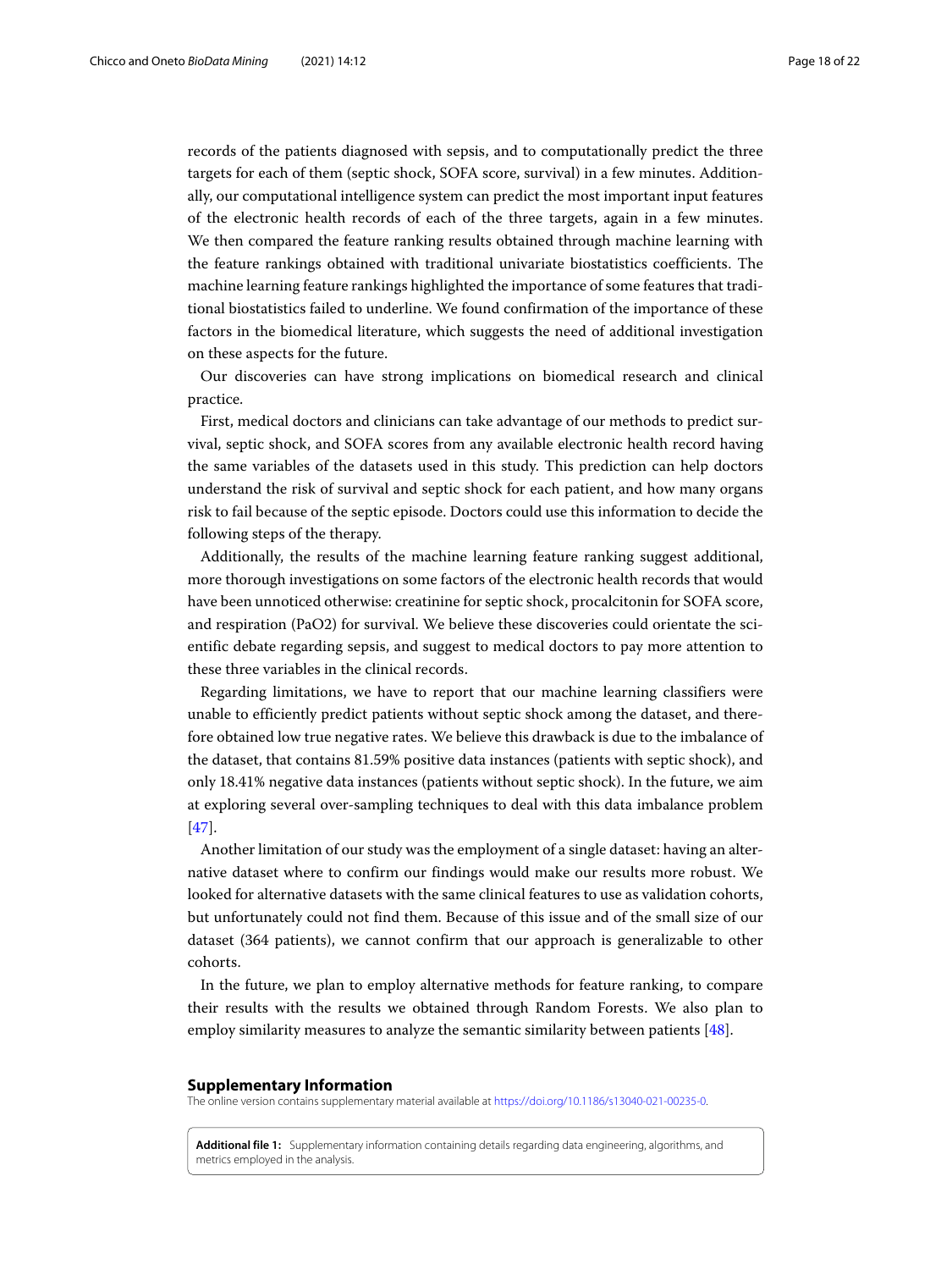#### **Abbreviations**

AUC: Area under the curve; BIDMC: Beth Israel deaconess medical center; CAD: Coronary artery disease; CHF: Congestive heart failure; CKD: Chronic kidney disease; COPD: Chronic obstructive pulmonary disease; DM: Diabetes mellitus; DT: Decision tree; EE: Error estimation; EHRs: Electronic health records; FiO2: Respiration; FR: Feature ranking; HTN: Hypertension; Inc.: Incorporation; MAP: Mean arterial pressure; MCC: Matthews correlation coefficient; MDA: Mean decrease in accuracy; MDI: Mean decrease in impurity; MIMIC-III: Multiparameter intelligent monitoring in intensive care III; MLP: Multilayer perceptron; MS: Model selection; NPV: Negative predictive value; NICU: Neonatal intensive care unit; NN: Neural network; PaO2: Respiration; PCC: Pearson correlation coefficient; PCT: Procalcitonin; PE: Pulmonary embolism; PPV: Positive predictive value; R2: Coefficient of determination; SOFA: Sequential organ failure assessment; SVM: Support vector machine

#### **Acknowledgments**

The authors thankn Julia Lin (University of Toronto) for her help in the English proof-reading of this manuscript.

#### **Authors' contributions**

DC retrieved the dataset, conceived the study, performed the biostatistics analysis, compared the results of the biostatistics feature rankings and the machine learning feature rankings, wrote the corresponding sections of the manuscript, and revised the final version of the manuscript. LO performed the machine learning classification, regression, and feature ranking, wrote the corresponding sections of the manuscript, revised the final version of the manuscript, and provided the funding for the publication costs. Both the authors revised and approved the final manuscript version.

#### **Funding**

Not applicable.

#### **Availability of data and software**

The original dataset [\[29](#page-19-19)[–31\]](#page-19-21) is publically available under the Creative Commons Attribution 4.0 International (CC BY 4.0) license at the following web address: https://figshare.com/articles/The\_use\_of\_procalcitonin\_in\_the\_determination [of\\_severity\\_of\\_sepsis\\_patient\\_outcomes\\_and\\_infection\\_characteristics/7341341](https://figshare.com/articles/The_use_of_procalcitonin_in_the_determination_of_severity_of_sepsis_patient_outcomes_and_infection_characteristics/7341341) Our software code is publically available at the following web address: [https://github.com/davidechicco/sepsis\\_](https://github.com/davidechicco/sepsis_severity_ICU) [severity\\_ICU](https://github.com/davidechicco/sepsis_severity_ICU)

#### **Ethics approval and consent to participate**

The original study containing the dataset analyzed in this manuscript was approved by the Institutional Review Board of the University of Illinois, College of Medicine at Peoria, Peoria, Illinois, USA [\[29\]](#page-19-19).

#### **Consent for publication**

Not applicable.

#### **Competing interests**

The authors declare they have no competing interests.

#### **Author details**

<sup>1</sup> Krembil Research Institute, Toronto, Ontario, Canada. <sup>2</sup>Università di Genova, Genoa, Italy. <sup>3</sup>ZenaByte srl, Genoa, Italy.

#### Received: 18 August 2020 Accepted: 5 January 2021 Published online: 03 February 2021

#### **References**

- <span id="page-18-0"></span>1. Singer M, Deutschman CS, Seymour CW, Shankar-Hari M, Annane D, Bauer M, Bellomo R, Bernard GR, Chiche J-D, Coopersmith CM, Hotchkiss RS, Levy MM, Marshall JC, Martin GS, Opal SM, Rubenfeld GD, van der Poll T, Vincent J-L, Angus DC. The third international consensus definitions for sepsis and septic shock (Sepsis-3). J Am Med Assoc (JAMA). 2016;315(8):801–10.
- <span id="page-18-1"></span>2. Kononenko I. Machine learning for medical diagnosis: history, state of the art and perspective. Artif Intell Med. 2001;23(1):89–109.
- <span id="page-18-2"></span>3. Chicco D, Jurman G. Machine learning can predict survival of patients with heart failure from serum creatinine and ejection fraction alone. BMC Med Informat Decis Mak. 2020;20(16):1–16.
- <span id="page-18-3"></span>4. Shin S, Austin PC, Ross HJ, Abdel-Qadir H, Freitas C, Tomlinson G, Chicco D, Mahendiran M, Lawler PR, Billia F, Gramolini A, Epelman S, Wang B, Lee DS. Machine learning vs. conventional statistical models for predicting heart failure readmission and mortality. ESC Heart Fail. 20201–10.
- <span id="page-18-4"></span>5. Chicco D, Rovelli C. Computational prediction of diagnosis and feature selection on mesothelioma patient health records. PLoS ONE. 2019;14(1):0208737.
- <span id="page-18-5"></span>6. Cangelosi D, Pelassa S, Morini M, Conte M, Bosco MC, Eva A, Sementa AR, Varesio L. Artificial neural network classifier predicts neuroblastoma patients' outcome. BMC Bioinformatics. 2016;17(12):347.
- 7. Maggio V, Chierici M, Jurman G, Furlanello C. Distillation of the clinical algorithm improves prognosis by multi-task deep learning in high-risk neuroblastoma. PLoS ONE. 2018;13(12):0208924.
- <span id="page-18-6"></span>8. Melaiu O, Chierici M, Lucarini V, Jurman G, Conti LA, Vito RD, Boldrini R, Cifaldi L, Castellano A, Furlanello C, Barnaba V, Locatelli F, Fruci D. Cellular and gene signatures of tumor-infiltrating dendritic cells and natural-killer cells predict prognosis of neuroblastoma. Nat Communi. 2020;11(5992):1–15.
- <span id="page-18-7"></span>9. Patrício M, Pereira J, Crisóstomo J, Matafome P, Gomes M, Seiça R, Caramelo F. Using Resistin, glucose, age and BMI to predict the presence of breast cancer. BMC Cancer. 2018;18(1):29.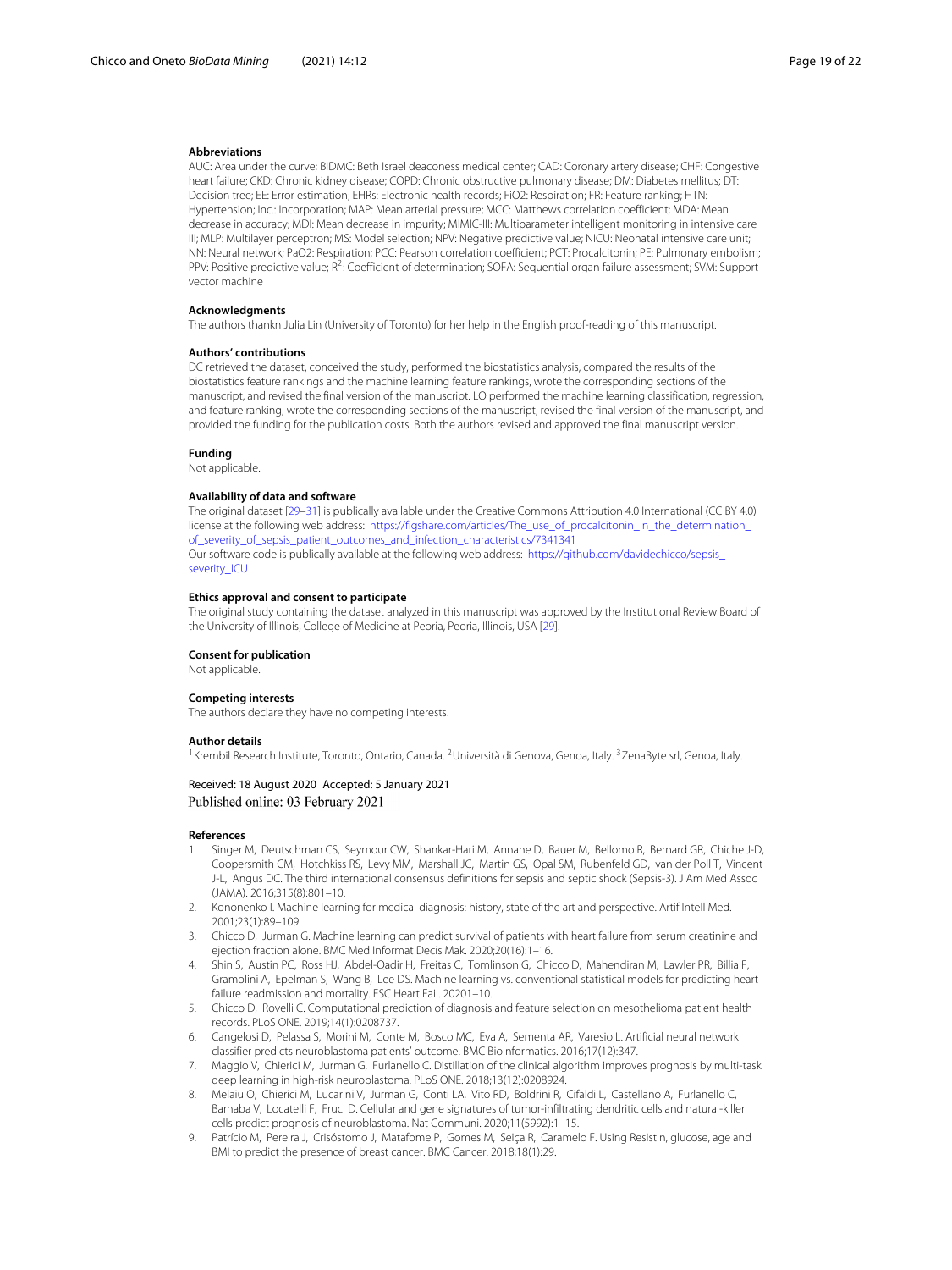- <span id="page-19-0"></span>10. Gultepe E, Green JP, Nguyen H, Adams J, Albertson T, Tagkopoulos I. From vital signs to clinical outcomes for patients with sepsis: a machine learning basis for a clinical decision support system. J Am Med Inform Assoc. 2013;21(2):315–25.
- <span id="page-19-1"></span>11. Tsoukalas A, Albertson T, Tagkopoulos I. From data to optimal decision making: a data-driven, probabilistic machine learning approach to decision support for patients with sepsis. JMIR Med Inform. 2015;3(1):11.
- <span id="page-19-2"></span>12. Taylor RA, Pare JR, Venkatesh AK, Mowafi H, Melnick ER, Fleischman W, Hall MK. Prediction of in-hospital mortality in emergency department patients with sepsis: a local big data–driven, machine learning approach. Acad Emerg Med. 2016;23(3):269–78.
- <span id="page-19-3"></span>13. Horng S, Sontag DA, Halpern Y, Jernite Y, Shapiro NI, Nathanson LA. Creating an automated trigger for sepsis clinical decision support at emergency department triage using machine learning. PLoS ONE. 2017;12(4):0174708.
- <span id="page-19-4"></span>14. Shimabukuro DW, Barton CW, Feldman MD, Mataraso SJ, Das R. Effect of a machine learning-based severe sepsis prediction algorithm on patient survival and hospital length of stay: a randomised clinical trial. BMJ Open Respir Res. 2017;4(1):000234.
- <span id="page-19-5"></span>15. Burdick H, Pino E, Gabel-Comeau D, Gu C, Huang H, Lynn-Palevsky A, Das R. Evaluating a sepsis prediction machine learning algorithm in the emergency department and intensive care unit: a before and after comparative study. bioRxiv. 2018;224014:1–13.
- <span id="page-19-6"></span>16. Calvert J, Saber N, Hoffman J, Das R. Machine-learning-based laboratory developed test for the diagnosis of sepsis in high-risk patients. Diagnostics. 2019;9(1):20.
- <span id="page-19-7"></span>17. Barton C, Chettipally U, Zhou Y, Jiang Z, Lynn-Palevsky A, Le S, Calvert J, Das R, Evaluation of a machine learning algorithm for up to 48-hour advance prediction of sepsis using six vital signs. Comput Biol Med. 2019;109:79–84.
- <span id="page-19-8"></span>18. Mani S, Ozdas A, Aliferis C, Varol HA, Chen Q, Carnevale R, Chen Y, Romano-Keeler J, Nian H, Weitkamp J-H. Medical decision support using machine learning for early detection of late-onset neonatal sepsis. J Am Med Inform Assoc. 2014;21(2):326–36.
- <span id="page-19-9"></span>19. Barton C, Desautels T, Hoffman J, Mao Q, Jay M, Calvert J, Das R. Predicting pediatric severe sepsis with machine learning techniques. In: American Journal of Respiratory and Critical Care Medicine. New York: American Thoracic Society; 2018. p. A4282–A4282.
- <span id="page-19-10"></span>20. Masino AJ, Harris MC, Forsyth D, Ostapenko S, Srinivasan L, Bonafide CP, Balamuth F, Schmatz M, Grundmeier RW. Machine learning models for early sepsis recognition in the neonatal intensive care unit using readily available electronic health record data. PLoS ONE. 2019;14(2):0212665.
- <span id="page-19-11"></span>21. Desautels T, Calvert J, Hoffman J, Jay M, Kerem Y, Shieh L, Shimabukuro D, Chettipally U, Feldman MD, Barton C, Wales DJ, Das R. Prediction of sepsis in the intensive care unit with minimal electronic health record data: a machine learning approach. J Med Internet Res. 2016;4(3):28.
- <span id="page-19-12"></span>22. Chicco D, Jurman G. Survival prediction of patients with sepsis from age, sex, and septic episode number alone. Sci Rep. 2020;10(1):1–12.
- <span id="page-19-13"></span>23. Moody GB, Mark RG, Goldberger AL. PhysioNet: a web-based resource for the study of physiologic signals. IEEE Eng Med Biol Mag. 2001;20(3):70–5.
- <span id="page-19-14"></span>24. PhysioNet. PhysioNet, the research resource for the physiologic signals. [https://www.physionet.org.](https://www.physionet.org) URL visited on 19th May 2019.
- <span id="page-19-15"></span>25. PhysioNet. Early prediction of sepsis from clinical data: the PhysioNet/Computing in Cardiology Challenge 2019. [https://physionet.org/challenge/2019/.](https://physionet.org/challenge/2019/) URL visited on 19th May 2019.
- <span id="page-19-16"></span>26. Dascena Inc. InSight by Dascena. [https://www.dascena.com/insight.](https://www.dascena.com/insight) URL visited on 19th May 2019.
- <span id="page-19-17"></span>27. Johnson AE, Pollard TJ, Shen L, Li-wei HL, Feng M, Ghassemi M, Moody B, Szolovits P, Celi LA, Mark RG. MIMIC-III, a freely accessible critical care database. Sci Data. 2016;3:160035.
- <span id="page-19-18"></span>28. Ahmad T, Munir A, Bhatti SH, Aftab M, Raza MA. Survival analysis of heart failure patients: a case study. PLoS ONE. 2017;12(7):0181001.
- <span id="page-19-19"></span>29. Yunus I, Fasih A, Wang Y. The use of procalcitonin in the determination of severity of sepsis, patient outcomes and infection characteristics. PLoS ONE. 2018;13(11):0206527.
- <span id="page-19-20"></span>30. Yunus I, Fasih A, Wang Y. The use of procalcitonin in the determination of severity of sepsis, patient outcomes and infection characteristics. S2 Table – Interpretation key. [https://doi.org/10.1371/journal.pone.0206527.s002.](https://doi.org/10.1371/journal.pone.0206527.s002) URL visited on 7th February 2019.
- <span id="page-19-21"></span>31. Yunus I, Fasih A, Wang Y. The use of procalcitonin in the determination of severity of sepsis, patient outcomes and infection characteristics. S1 Table – Data collection sheet. [https://doi.org/10.1371/journal.pone.0206527.s001.](https://doi.org/10.1371/journal.pone.0206527.s001) URL visited on 7th February 2019.
- <span id="page-19-22"></span>32. Goodfellow I, Bengio Y, Courville A. Deep Learning. Cambridge, Massachusetts, USA: MIT Press; 2016.
- <span id="page-19-23"></span>33. Lansdowne ZF, Woodward BS. Applying the Borda ranking method. Air Force J Logist. 1996;20(2):27–9.
- <span id="page-19-24"></span>34. Matthews BW. Comparison of the predicted and observed secondary structure of T4 phage lysozyme. Biochim Biophys Acta (BBA) – Mol Basis Dis. 1975;405(2):442–51.
- <span id="page-19-25"></span>35. Chicco D, Jurman G. The advantages of the Matthews correlation coefficient (MCC) over F1 score and accuracy in binary classification evaluation. BMC Genomics. 2020;21(1):1–13.
- <span id="page-19-26"></span>36. Chicco D. Ten quick tips for machine learning in computational biology. BioData Min. 2017;10(35):1–17.
- <span id="page-19-27"></span>37. Chicco D, Masseroli M. A discrete optimization approach for SVD best truncation choice based on ROC curves. In: Proceedings of IEEE BIBE 2013 – the 13th IEEE International Conference on BioInformatics and BioEngineering. Chania: IEEE; 2013. p. 1–4.
- <span id="page-19-28"></span>38. Ozenne B, Subtil F, Maucort-Boulch D. The precision–recall curve overcame the optimism of the receiver operating characteristic curve in rare diseases. J Clin Epidemiol. 2015;68(8):855–9.
- <span id="page-19-29"></span>39. LaMorte WW. Screening for disease: positive and negative predictive value. 2016. [http://sphweb.bumc.bu.edu/otlt/](http://sphweb.bumc.bu.edu/otlt/MPH-Modules/EP/EP713_Screening/EP713_Screening5.html) [MPH-Modules/EP/EP713\\_Screening/EP713\\_Screening5.html.](http://sphweb.bumc.bu.edu/otlt/MPH-Modules/EP/EP713_Screening/EP713_Screening5.html) URL visited on 3rd February 2020.
- <span id="page-19-30"></span>40. Onwuegbuzie AJ, Daniel LG. Uses and misuses of the correlation coefficient. Res Sch. 1999;9:73–90.
- <span id="page-19-31"></span>41. Haynes W. Student's *t*-test. Encycl Syst Biol. 20132023–5.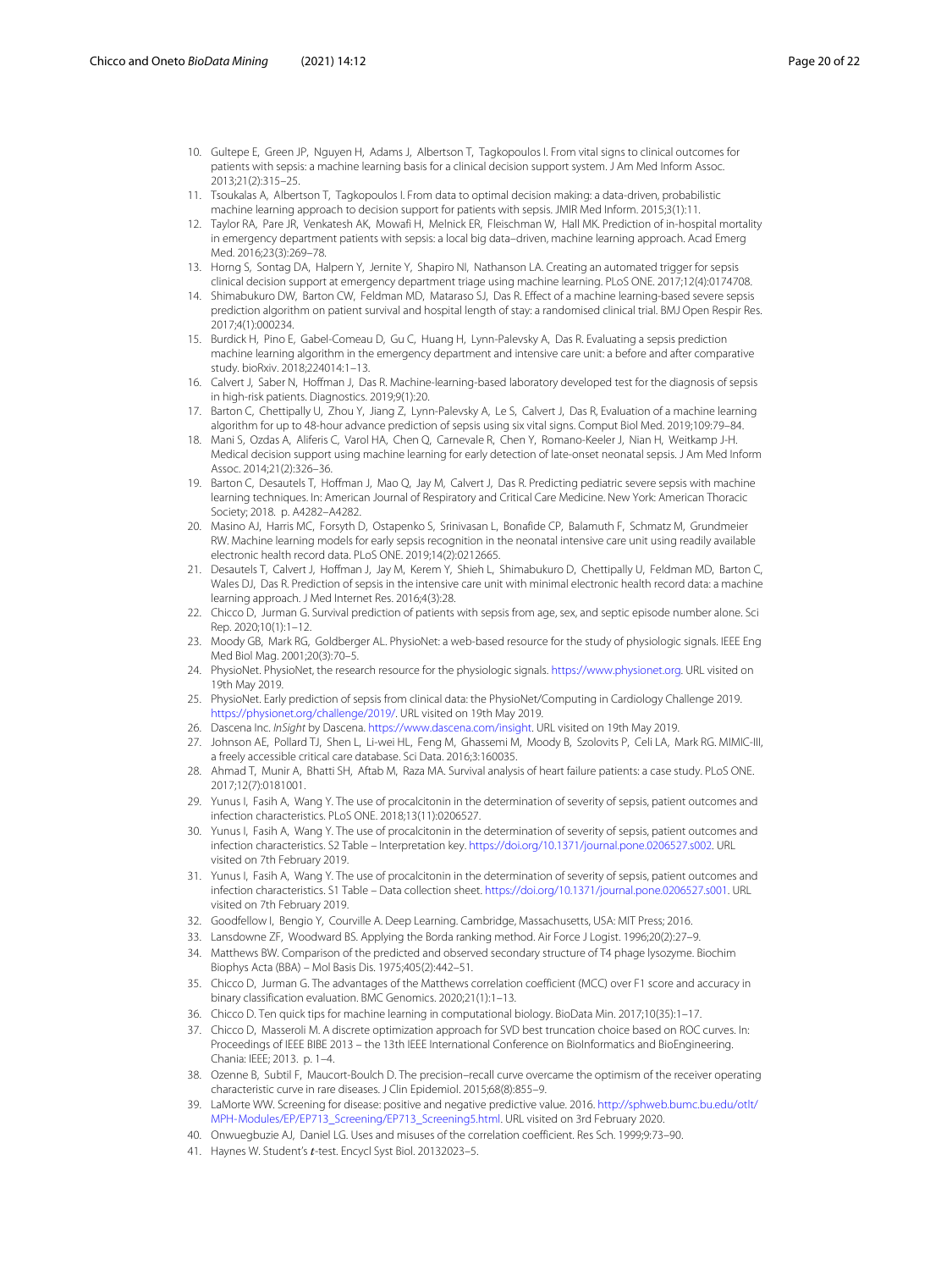- <span id="page-20-0"></span>42. Legrand M, Kellum JA. Serum creatinine in the critically ill patient with sepsis. J Am Med Inform Assoc. 2018;320(22): 2369–70.
- <span id="page-20-1"></span>43. Leelahavanichkul A, Souza ACP, Street JM, Hsu V, Tsuji T, Doi K, Li L, Hu X, Zhou H, Kumar P, et al. Comparison of serum creatinine and serum cystatin C as biomarkers to detect sepsis-induced acute kidney injury and to predict mortality in CD-1 mice. Am J Physiol Ren Physiol. 2014;307(8):939–48.
- <span id="page-20-2"></span>44. Kang HR, Lee SN, Cho YJ, Jeon JS, Noh H, Han DC, Park S, Kwon SH. A decrease in serum creatinine after ICU admission is associated with increased mortality. PLoS ONE. 2017;12(8):0183156.
- <span id="page-20-3"></span>45. Santana AR, de Sousa JL, Amorim FF, Menezes BM, Araújo FVB, Soares FB, de Carvalho Santos LC, de Araújo MPB, Rocha PHG, Júnior PNF. SaO 2/FiO 2 ratio as risk stratification for patients with sepsis. Crit Care. 2013;17(4):1–59.
- <span id="page-20-4"></span>46. Maizel J, Deransy R, Dehedin B, Secq E, Zogheib E, Lewandowski E, Tribouilloy C, Massy ZA, Choukroun G, Slama M. Impact of non-dialysis chronic kidney disease on survival in patients with septic shock. BMC Nephrology. 2013;14(1):77.
- <span id="page-20-5"></span>47. Pes B. Learning from high-dimensional biomedical datasets: the issue of class imbalance. IEEE Access. 2020;8: 13527–40.
- <span id="page-20-6"></span>48. Chicco D, Masseroli M. Software suite for gene and protein annotation prediction and similarity search. IEEE/ACM Trans Comput Biol Bioinforma. 2015;12(4):837–43.
- 49. Vapnik VN. Statistical Learning Theory. New York, New York, USA: Wiley; 1998.
- 50. Aggarwal CC. Data Mining: the Textbook. Heidelberg, Germany: Springer; 2015.
- 51. Donders ART, Van Der Heijden GJ, Stijnen T, Moons KG. A gentle introduction to imputation of missing values. J Clin Epidemiol. 2006;59(10):1087–91.
- 52. Haixiang G, Yijing L, Shang J, Mingyun G, Yuanyue H, Bing G. Learning from class-imbalanced data: review of methods and applications. Expert Syst Appl. 2017;73:220–39.
- 53. Oneto L. Model selection and error estimation without the agonizing pain. Wiley Interdiscip Rev Data Min Knowl Discov. 2018;8(4):1252.
- 54. Guyon I, Elisseeff A. An introduction to variable and feature selection. J Mach Learn Res. 2003;3:1157–82.
- 55. Shalev-Shwartz S, Ben-David S. Understanding Machine Learning: From Theory To Algorithms. Cambridge, England, United Kingdom: Cambridge University Press; 2014.
- 56. Rokach L, Maimon OZ, Vol. 69. Data Mining with Decision Trees: Theory and Applications. Singapore: World Scientific; 2008.
- 57. Breiman L. Random forests. Mach Learn. 2001;45(1):5–32.
- 58. Shawe-Taylor J, Cristianini N. Kernel Methods for Pattern Analysis. Cambridge, England, United Kingdom: Cambridge University Press; 2004.
- 59. Scholkopf B. The kernel trick for distances. In: Advances in Neural Information Processing Systems; 2001. p. 301–307.
- 60. Keerthi SS, Lin C-J. Asymptotic behaviors of support vector machines with Gaussian kernel. Neural Comput. 2003;15(7):1667–89.
- 61. Bishop CM. Neural Networks for Pattern Recognition. Oxford, England, United Kingdom: Oxford University Press; 1995.
- 62. Rosenblatt F. The perceptron: a probabilistic model for information storage and organization in the brain. Psychol Rev. 1958;65(6):386.
- 63. Rumelhart DE, Hinton GE, Williams RJ. Learning representations by back-propagating errors. Cogn Model. 1988;5(3): 1.
- 64. Cybenko G. Approximation by superpositions of a sigmoidal function. Math Control Signals Syst. 1989;2(4):303–14.
- 65. Rish I. An empirical study of the naive Bayes classifier. In: Proceedings of IJCAI 2001 the 2001 International Joint
- Conference on Artificial Intelligence, Workshop on Empirical Methods in Artificial Intelligence; 2001. p. 41–46. 66. Cover T, Hart P. Nearest neighbor pattern classification. IEEE Trans Inf Theory. 1967;13(1):21–27.
- 67. Hosmer Jr DW, Lemeshow S, Sturdivant RX, Vol. 398. Applied Logistic Regression. New York: John Wiley & Sons; 2013.
- 68. LeCun Y, Bengio Y, Hinton G. Deep learning. Nature. 2015;521(7553):436–44.
- 69. Kerr KF. Comments on the analysis of unbalanced microarray data. Bioinformatics. 2009;25(16):2035–41.
- 70. Laza R, Pavón R, Reboiro-Jato M, Fdez-Riverola F. Evaluating the effect of unbalanced data in biomedical document classification. J Integr Bioinforma. 2011;8(3):105–17.
- 71. Han K, Kim K-Z, Park T. Unbalanced sample size effect on the genome-wide population differentiation studies. In: Proceedings of BIBMW 2010 – the 2010 IEEE International Conference on Bioinformatics and Biomedicine Workshops. Hong Kong: IEEE; 2010. p. 347–52.
- 72. He H, Garcia EA. Learning from imbalanced data. IEEE Trans Knowl Data Eng. 2008;21(9):1263–84.
- 73. Kohavi R. A study of cross-validation and bootstrap for accuracy estimation and model selection. In: Proceedings of IJCAI 1995 – the International Joint Conference on Artificial Intelligence. Montreal, Quebec, Canada: IJCAI; 1995. p. 1137–45.
- 74. Saeys Y, Abeel T, Van de Peer Y. Robust feature selection using ensemble feature selection techniques. In: Proceedings of ECML PKDD 2008 – the 2008 Joint European Conference on Machine Learning and Knowledge Discovery in Databases. Springer; 2008. p. 313–25.
- 75. Genuer R, Poggi J-M, Tuleau-Malot C. Variable selection using random forests. Pattern Recognit Lett. 2010;31(14): 2225–36.
- 76. Qi Y. Random forest for bioinformatics. In: Ensemble Machine Learning. Boston, Massachusetts, USA: Springer; 2012. p. 1–18.
- 77. Díaz-Uriarte R, De Andres SA. Gene selection and classification of microarray data using random forest. BMC Bioinformatics. 2006;7(1):3.
- 78. Good P. Permutation Tests: a Practical Guide to Resampling Methods for Testing Hypotheses. Heidelberg, Germany: Springer; 2013.
- 79. Calle ML, Urrea V. Letter to the editor: stability of random forest importance measures. Brief Bioinform. 2010;12(1): 86–9.
- 80. Kursa MB. Robustness of Random Forest-based gene selection methods. BMC Bioinformatics. 2014;15(1):8.